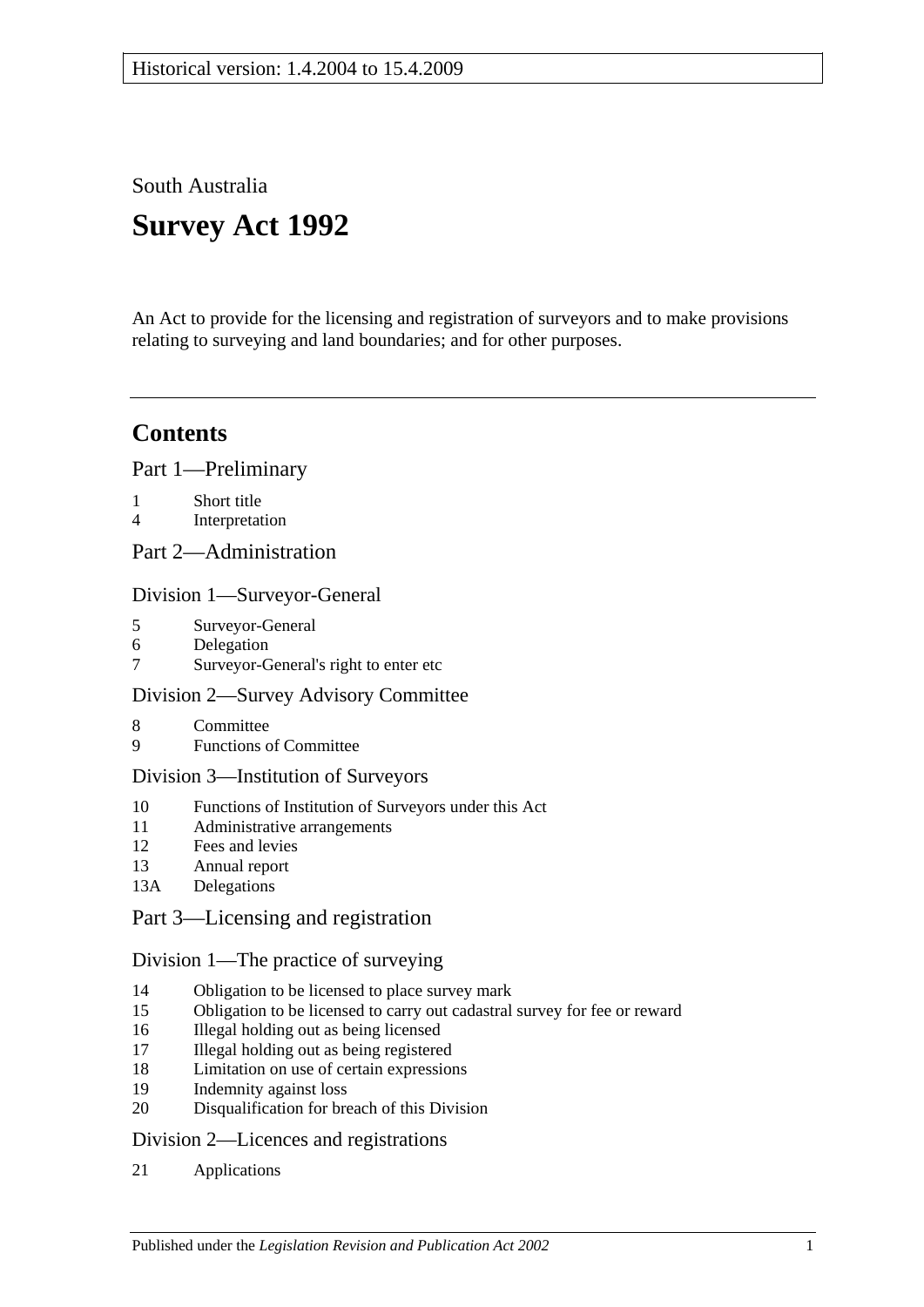- [Grant of licence or registration](#page-10-0)
- [Conditional licence](#page-10-1)
- [Duration and renewal](#page-11-0)
- [Licences or certificates](#page-11-1)
- [Continuing education](#page-11-2)
- [Breach of conditions](#page-11-3)

#### [Division 3—Special provisions relating to surveying services providers](#page-12-0)

[Improper directions etc to surveyor by surveying services provider](#page-12-1)

#### [Division 4—Discipline](#page-12-2)

- [Proper cause for disciplinary action](#page-12-3)
- [Complaints](#page-13-0)
- [Investigations by Institution of Surveyors](#page-13-1)
- [Consequence of investigation by Institution of Surveyors](#page-14-0)
- [Disciplinary powers of Court](#page-14-1)
- 38A [Participation of assessors in disciplinary proceedings](#page-15-0)
- [Return of licence or certificate of registration](#page-15-1)
- [Restrictions on disqualified persons](#page-15-2)
- [Consequences of action against surveyor in other jurisdictions](#page-16-0)

#### [Division 5—Appeal to Court](#page-16-1)

- [Appeal to Court](#page-16-2)
- [Part 4—Surveying](#page-17-0)

#### [Division 1—Survey instructions](#page-17-1)

[Survey instructions](#page-17-2)

#### [Division 2—Rectification of surveys](#page-18-0)

- [Investigations by Surveyor-General](#page-18-1)
- [Rectification](#page-19-0)

#### [Division 3—Miscellaneous](#page-19-1)

[Right to enter etc](#page-19-2)

#### [Certification of plans](#page-19-3)

[Liability of surveyor for acts or omissions of employees](#page-20-0)

#### [Part 5—Establishment of land boundaries](#page-20-1)

#### [Division 1—Coordinated cadastre](#page-20-2)

[Coordinated cadastre](#page-20-3)

#### [Division 2—Confused land boundaries](#page-21-0)

- [Confused Boundary Areas](#page-21-1)
- [Surveys within Confused Boundary Area](#page-21-2)

#### [Part 6—Miscellaneous](#page-23-0)

- [Interference with survey marks](#page-23-1)
- [Offence to hinder or obstruct](#page-23-2)
- [False or misleading information](#page-23-3)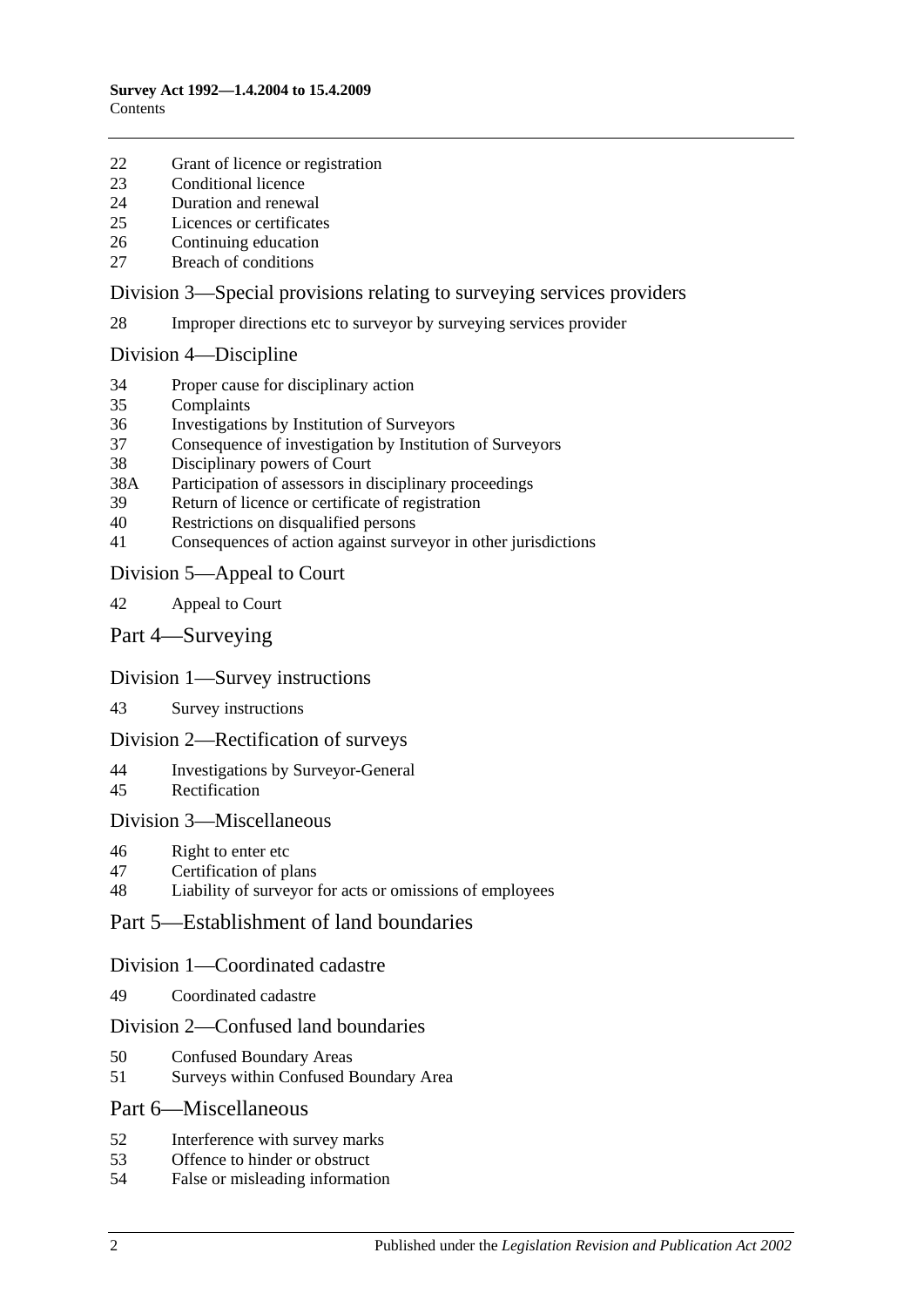- 55 [Confidentiality](#page-24-0) 55A [Victimisation](#page-24-1)
- 55B [Vicarious liability for offences](#page-25-0)
- 56 [General defence](#page-25-1)
- 57 [Punishment of conduct that constitutes offence](#page-25-2)
- 58 [Levy on lodgment of plans](#page-25-3)
- 59 [Approvals](#page-25-4)
- 59A [Parties to proceedings before Court](#page-25-5)
- 60 [Evidentiary provision](#page-25-6)
- 61 [Summary offences](#page-25-7)
- 62 [Service of notices](#page-26-0)
- 63 [Regulations](#page-26-1)

[Schedule 1—Appointment and selection of assessors for District Court](#page-27-0)

[Legislative history](#page-28-0)

[Appendix—Divisional penalties and expiation fees](#page-32-0)

## <span id="page-2-0"></span>**The Parliament of South Australia enacts as follows:**

## **Part 1—Preliminary**

## <span id="page-2-1"></span>**1—Short title**

This Act may be cited as the *Survey Act 1992*.

## <span id="page-2-2"></span>**4—Interpretation**

(1) In this Act, unless the contrary intention appears—

*beneficiary* includes an object of a discretionary trust;

*cadastral survey* means any process of determining the boundaries of land by the measurement of distances and angles (including measurement by means of an electronic device) or by photogrammetry;

*course* includes a lecture, seminar, tutorial or workshop;

*Court* means the Administrative and Disciplinary Division of the District Court;

*designated survey area*—see [Part 5 Division 1;](#page-20-2)

*director* of a body corporate means a member of the board or committee of management of the body corporate, whether validly appointed or not;

*equipment* includes instruments or appliances used in, or for the purposes of, carrying out a survey;

*Institution of Surveyors* means the Institution of Surveyors, Australia, South Australia Division Incorporated;

*interfere* with a survey mark includes disturb, damage, remove or destroy the survey mark;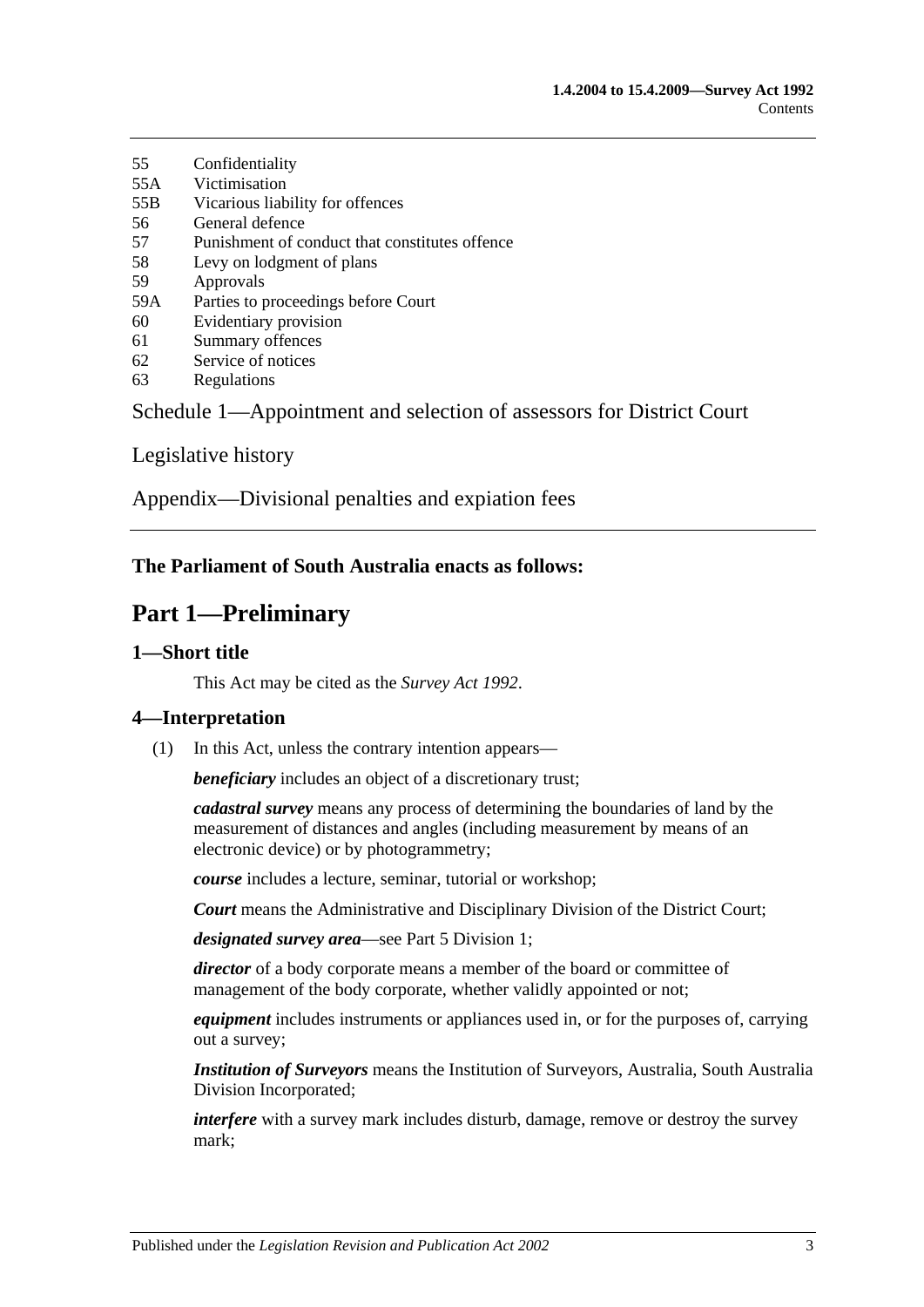*land* includes—

- (a) submerged land;
- (b) an interest in land;

*licensed surveyor* means a person who holds a licence as a surveyor under [Part 3](#page-9-3)  [Division 2;](#page-9-3)

*permanent survey mark* means a mark or peg included in the network of survey marks established under [Part 5 Division 1;](#page-20-2)

*provide*, in relation to surveying services, means provide surveying services personally or through the instrumentality of another, and includes offer to provide;

*record* means—

- (a) a documentary record; or
- (b) a record made by an electronic, electro-magnetic, photographic or optical process; or
- (c) any other kind of record;

*registered surveyor* means a person registered as a surveyor under [Part 3 Division 2;](#page-9-3)

*Registrar* means the person for the time being appointed to, or acting in, the position of Registrar established by the Institution of Surveyors pursuant to [Part 2 Division 3;](#page-6-1)

*survey* means—

- (a) a cadastral survey; or
- (b) any process of determining—
	- (i) the form of land; or
	- (ii) the position of a point, object, structure or feature on or in land,

by the measurement of distances and angles (including measurement by means of an electronic device) or by photogrammetry;

*Survey Advisory Committee* means the Survey Advisory Committee established under [Part 2 Division 2;](#page-5-5)

*surveying services provider* means a person (not being a surveyor) who provides surveying services through the instrumentality of a surveyor;

*survey instructions*—see [Part 4 Division 1;](#page-17-1)

*survey mark* means—

- (a) a mark or peg of a kind specified in survey instructions in force under this Act that is placed on or in land for the purposes of defining a boundary of the land; or
- (b) a permanent survey mark;

*surveyor* means a licensed or registered surveyor;

*Surveyor-General* means the person for the time being appointed or acting as the Surveyor-General;

*trust* —a trust is considered for the purposes of this Act as a single entity consisting of the trustees and the beneficiaries;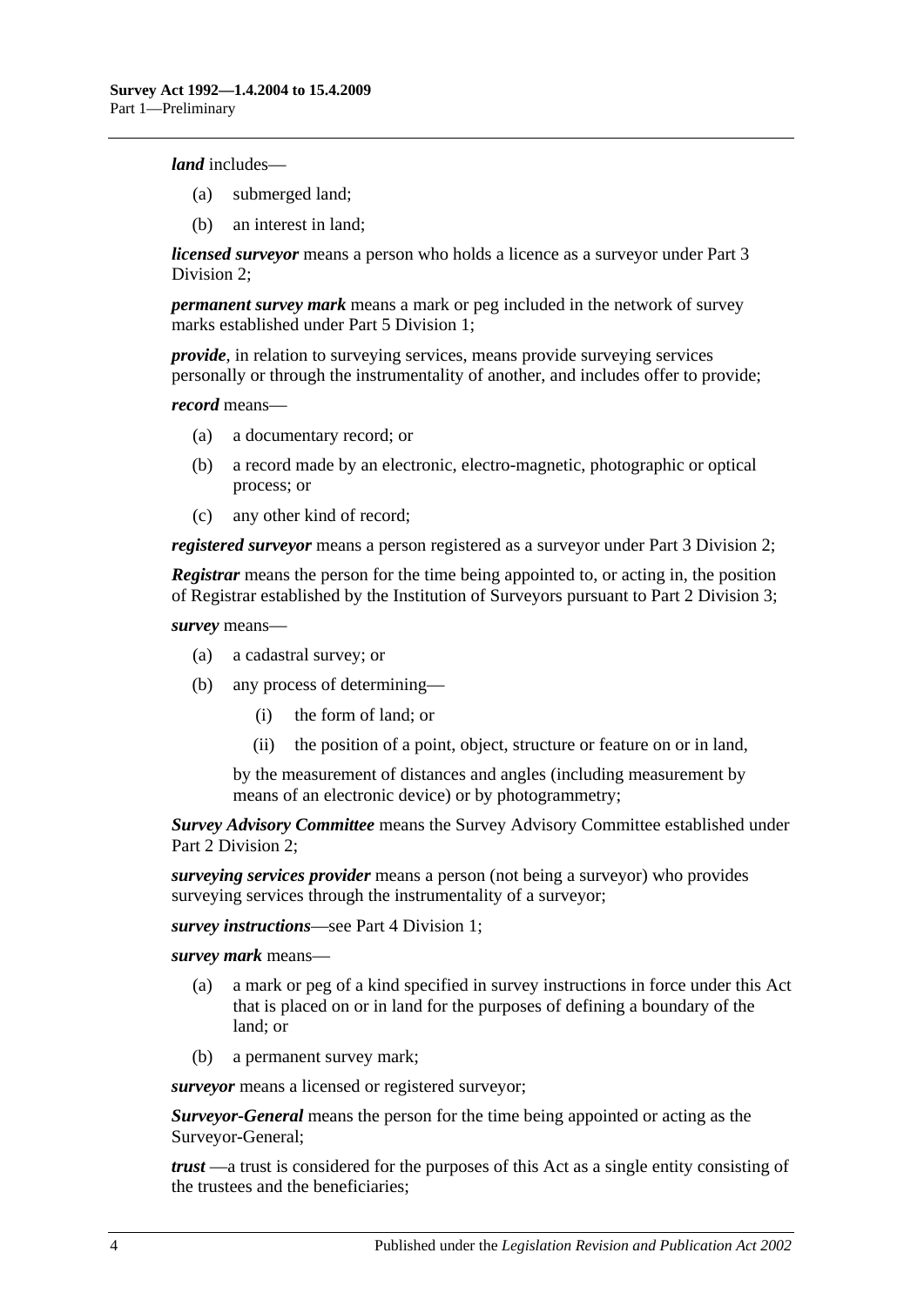*trust or corporate entity* means a trust or a body corporate.

- (2) A person who holds a licence under this Act will be taken to be registered under this Act.
- (3) A reference in an instrument (whether of a statutory nature or not)—
	- (a) to a licensed surveyor is to be taken to be a reference to a licensed surveyor within the meaning of this Act;
	- (b) to a registered surveyor is to be taken to be a reference to a licensed or registered surveyor within the meaning of this Act.
- (4) For the purposes of this Act, a surveyor whose licence or registration is under suspension will be taken not to hold a licence or not to be registered (as the case may require).
- (5) Without limiting the generality of the expression, a person who is not a surveyor will, unless exempted by the regulations, be taken to *provide surveying services through the instrumentality of a surveyor if the person*, in the course of carrying on a business, provides services to the surveyor for which the person is entitled to receive a share in the profits or income of the surveyor's practice.
- (6) For the purposes of this Act, a person *occupies a position of authority in a trust or corporate entity* if the person—
	- (a) in the case of a body corporate—
		- (i) is a director of the body corporate; or
		- (ii) exercises, or is in a position to exercise, control or substantial influence over the body corporate in the conduct of its affairs; or
		- (iii) manages, or is to manage, the business of the body corporate that consists of the provision of surveying services; or
		- (iv) where the body corporate is a proprietary company—is a shareholder in the body corporate; or
	- (b) in the case of a trust—is a trustee or beneficiary of the trust.
- (7) However—
	- (a) a minor who is a shareholder in a proprietary company, or a beneficiary under a trust, is not, for that reason, to be regarded as a person occupying a position of authority; and
	- (b) a charitable organisation that is a beneficiary of a trust is not, for that reason, to be regarded as occupying a position of authority in the trust.
- (8) For the purposes of this Act, a person who holds more than 10 per cent of the issued share capital of a public company will be regarded as a person *occupying a position of authority* in that company.

**Note—**

For definition of divisional penalties (and expiation fees) see Appendix.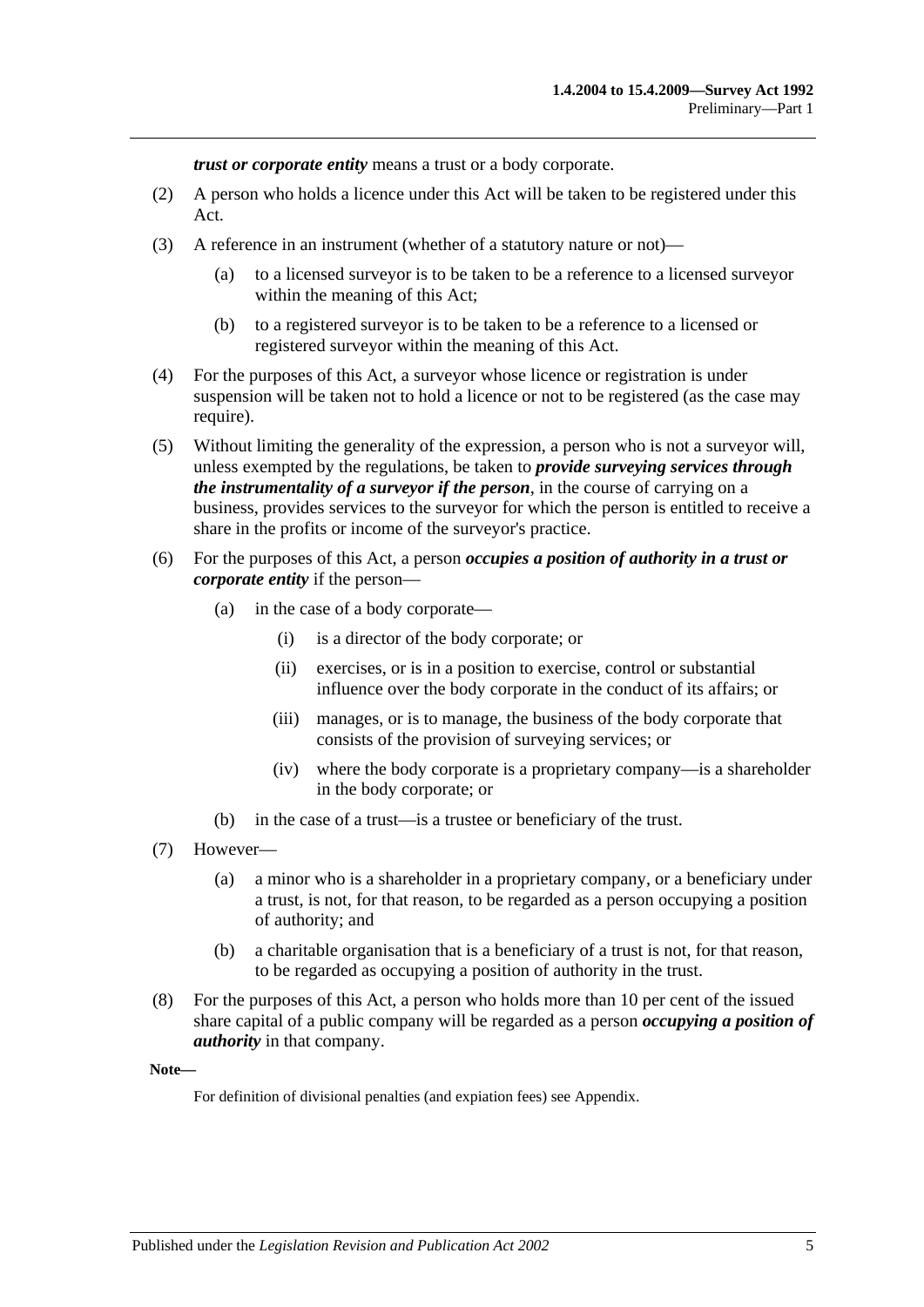## <span id="page-5-0"></span>**Part 2—Administration**

## <span id="page-5-1"></span>**Division 1—Surveyor-General**

### <span id="page-5-2"></span>**5—Surveyor-General**

- (1) There will be a Surveyor-General.
- (2) The Surveyor-General must be a person who is eligible to be licensed or registered under this Act.

### <span id="page-5-3"></span>**6—Delegation**

- (1) The Surveyor-General may delegate to any person any of the Surveyor-General's functions or powers under this or any other Act.
- (2) A delegation under this section—
	- (a) may be made subject to such conditions as the Surveyor-General thinks fit; and
	- (b) is revocable at will; and
	- (c) does not derogate from the power of the Surveyor-General to act in any matter.

### <span id="page-5-4"></span>**7—Surveyor-General's right to enter etc**

The Surveyor-General, or a person authorised in writing by the Surveyor-General, may—

- (a) at any reasonable time, enter any land for the purposes of performing the functions assigned to the Surveyor-General under this Act; and
- (b) take such action as is necessary to enable those functions to be carried out effectively (including excavating or breaking the surface of land to the extent necessary to uncover or place a survey mark).

## <span id="page-5-5"></span>**Division 2—Survey Advisory Committee**

#### <span id="page-5-6"></span>**8—Committee**

- (1) The *Survey Advisory Committee* is established.
- (2) The Committee is to consist of the following members:
	- (a) the person for the time being holding or acting in the office of the Surveyor-General (the presiding member);
	- (b) the person for the time being holding or acting in the office of the Registrar-General;
	- (c) three persons appointed by the Minister of whom two must be persons nominated by the Surveyor-General and one must be a person who is not a surveyor;
	- (d) five persons appointed by the Minister on the nomination of the Institution of Surveyors.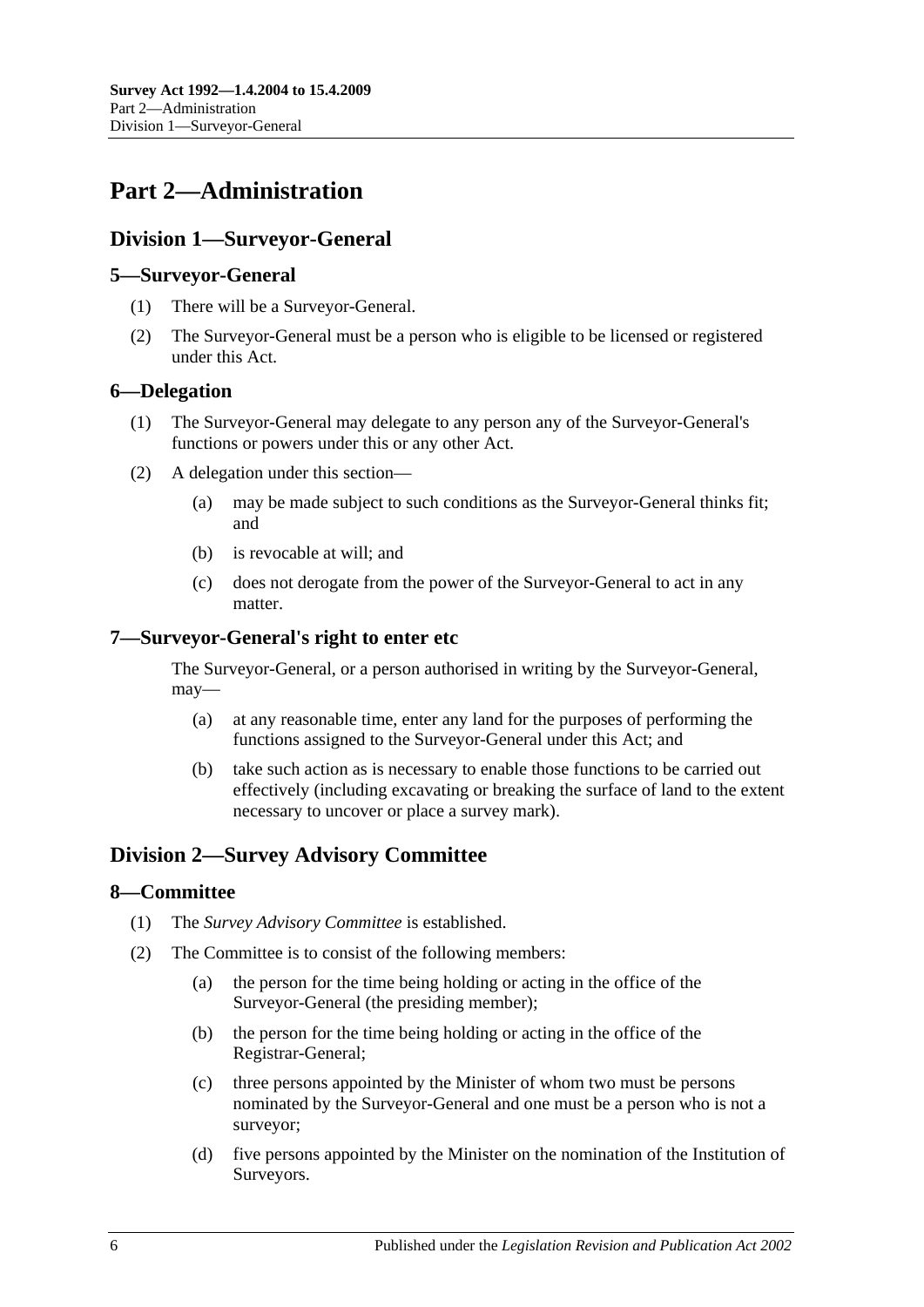- (3) At least one member of the Committee must be a woman and one a man.
- (4) A member of the Committee appointed by the Minister holds office on such conditions and for such term as the Minister determines.
- (5) Subject to this Act and the directions of the Minister, the Committee may conduct its business in such manner as it thinks fit.

#### <span id="page-6-0"></span>**9—Functions of Committee**

The *Survey Advisory Committee* is responsible for—

- (a) monitoring the operation of this Act and the law relating to surveying and making recommendations to the Minister with respect to those matters;
- (b) exercising a general oversight over surveying, and the keeping of survey records, in this State and making recommendations to the Minister with respect to those matters;
- (c) monitoring the operation of survey instructions in force under this Act and making recommendations to the Minister with respect to those instructions;
- (d) carrying out such other functions as are assigned to it by the Minister.

#### <span id="page-6-1"></span>**Division 3—Institution of Surveyors**

#### <span id="page-6-2"></span>**10—Functions of Institution of Surveyors under this Act**

- <span id="page-6-5"></span><span id="page-6-4"></span>(1) The Institution of Surveyors is responsible for—
	- (a) exercising a general oversight over the professional practice of surveyors; and
	- (b) monitoring the standards of courses of instruction and training available to—
		- (i) those seeking licensing or registration as surveyors; and
		- (ii) surveyors seeking to maintain or improve their skills in surveying practice; and
	- (c) consulting with educational authorities in relation to the establishment, maintenance or improvement of courses referred to in [paragraph](#page-6-4) (b); and
	- (d) making recommendations to the Minister with respect to the matters referred to in [paragraphs](#page-6-5) (a), [\(b\)](#page-6-4) and [\(c\);](#page-6-6) and
	- (e) carrying out such other functions as are assigned to it by this Act.
- <span id="page-6-6"></span>(2) The Institution of Surveyors must carry out its functions under this Act with a view to promoting and maintaining high standards of competence and conduct in surveying practice.

#### <span id="page-6-3"></span>**11—Administrative arrangements**

The Institution of Surveyors must, after consulting with the Minister—

- (a) establish the position of Registrar and ensure that a person is appointed to, or acting in, that position at all times; and
- (b) establish and maintain a register of surveyors and ensure—
	- (i) that the register is accurate; and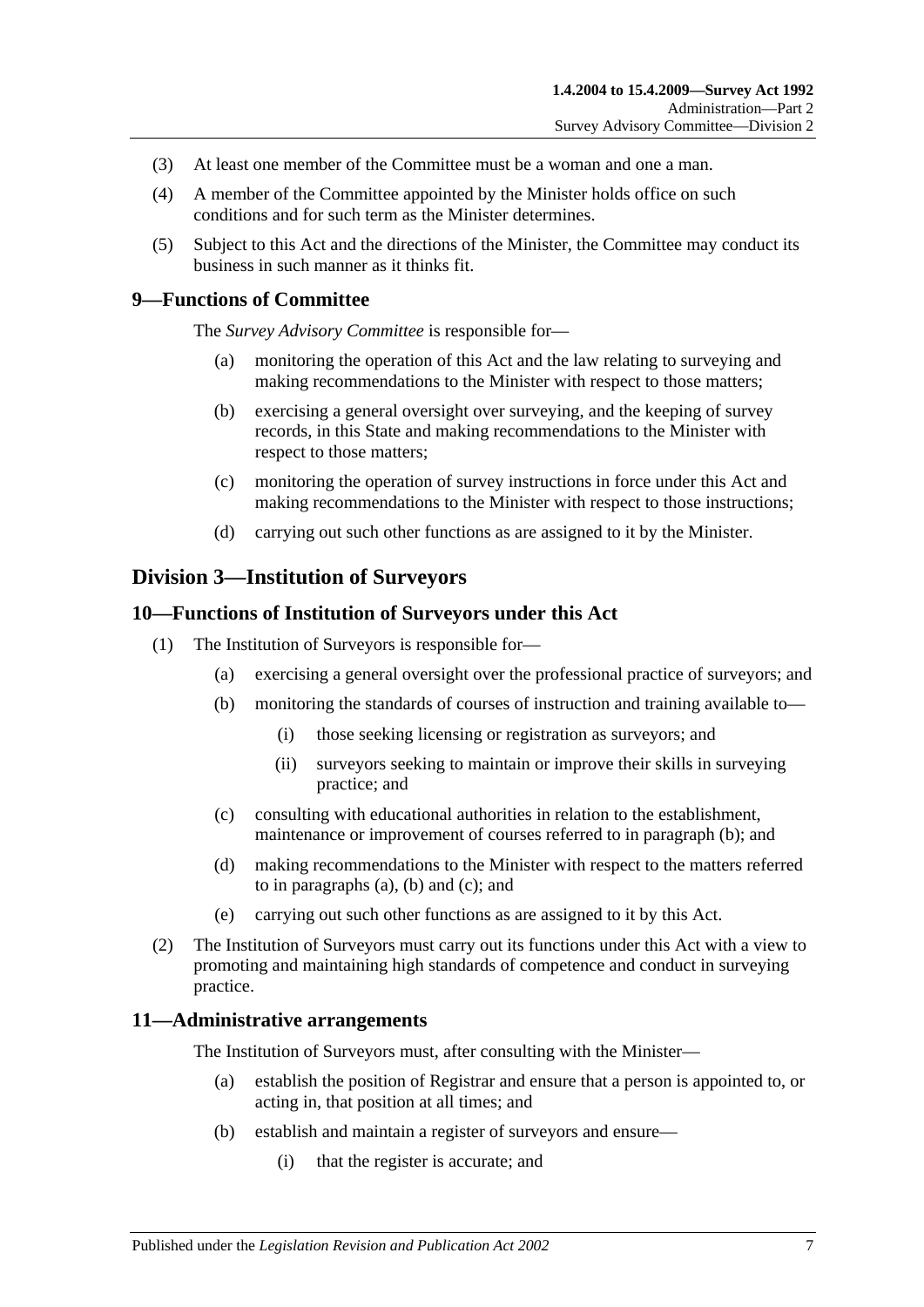- (ii) that the register is available for inspection by or on behalf of the Surveyor-General without charge and by any other person on payment of the fee fixed by the Institution of Surveyors with the approval of the Minister; and
- (c) make administrative arrangements for receiving, considering and investigating complaints against surveyors; and
- (d) establish and maintain a system for collecting the levies payable under this Act on lodgment of survey plans; and
- (e) establish and maintain such other administrative arrangements as are necessary for the performance of the functions assigned to it by this Act.

### <span id="page-7-0"></span>**12—Fees and levies**

- (1) The Institution of Surveyors—
	- (a) must keep separate accounts of fees and levies received under this Act; and
	- (b) must prepare a statement of those accounts in respect of each financial year and have the statement audited by a registered company auditor.
- (2) Fees and levies received by the Institution of Surveyors under this Act may only be used in carrying out the functions assigned to the Institution by this Act.

#### <span id="page-7-1"></span>**13—Annual report**

- (1) The Institution of Surveyors must, on or before 30 September in each year, deliver to the Minister a report on the performance of its functions under this Act during the financial year that ended on the preceding 30 June.
- (2) The report must include, in respect of the financial year to which it relates—
	- (a) statistics relating to licences, registrations and renewals granted under this Act, complaints against surveyors received under this Act and investigations carried out under this Act; and
	- (b) the audited statement of accounts of fees and levies.
- (3) The Minister must, within 12 sitting days after receipt of the report, cause a copy of the report to be laid before each House of Parliament.

#### <span id="page-7-2"></span>**13A—Delegations**

- (1) The Institution of Surveyors may, by instrument in writing, delegate any of its functions or powers under this Act other than this power of delegation.
- (2) A delegation—
	- (a) may be made—
		- (i) to a member of the Institution of Surveyors; or
		- (ii) to a committee established by the Institution of Surveyors; and
	- (b) may be made subject to conditions and limitations specified in the instrument of delegation; and
	- (c) is revocable at will and does not derogate from the power of the Institution of Surveyors to act in a matter.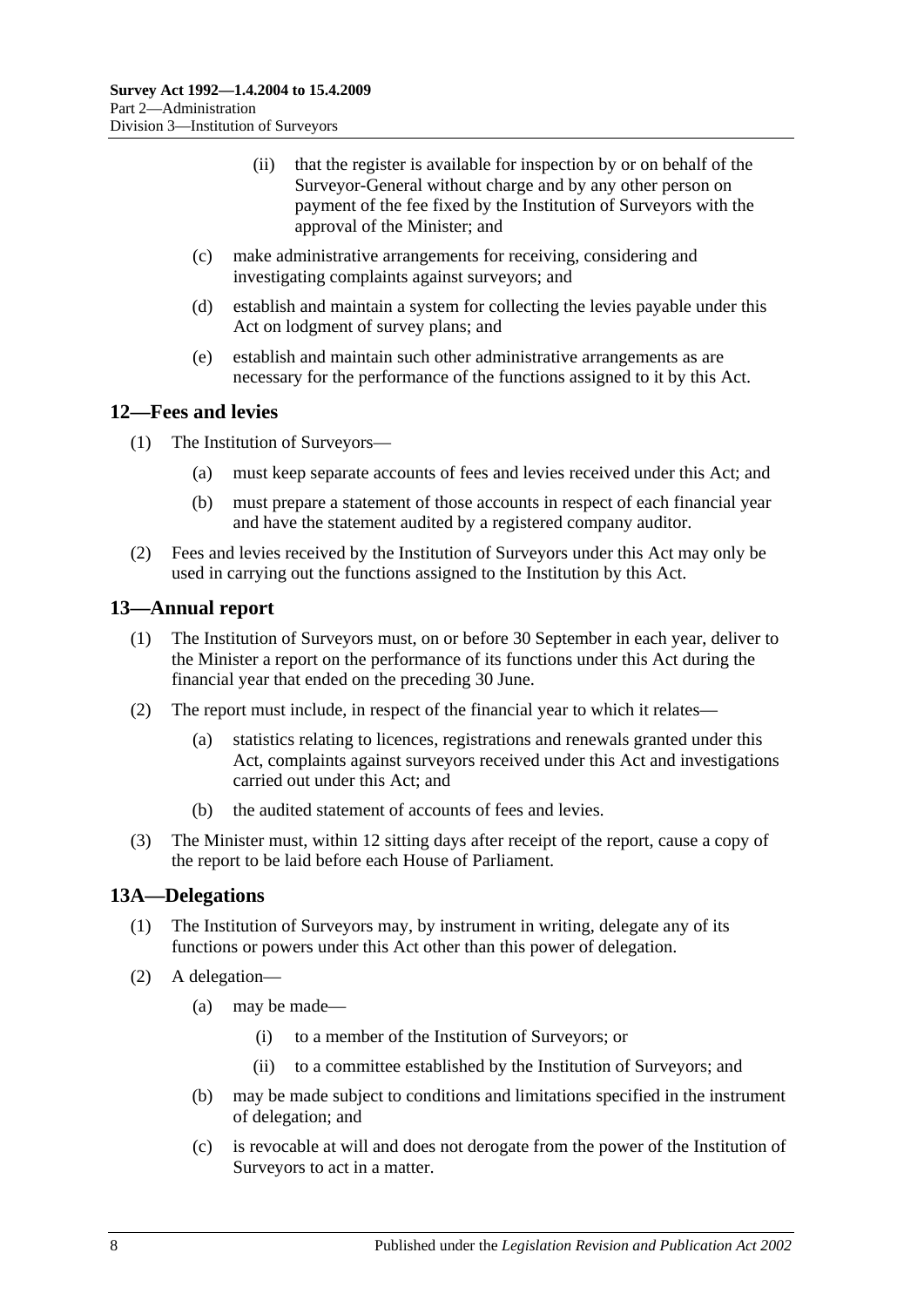## <span id="page-8-0"></span>**Part 3—Licensing and registration**

## <span id="page-8-1"></span>**Division 1—The practice of surveying**

### <span id="page-8-2"></span>**14—Obligation to be licensed to place survey mark**

A person must not personally place a survey mark on or in land unless—

- (a) he or she is a licensed surveyor; or
- (b) he or she is acting under the supervision of a licensed surveyor; or
- (c) the survey mark is placed in the course of a survey carried out as part of a course of training approved by the Institution of Surveyors.

Penalty: Division 5 fine.

### <span id="page-8-3"></span>**15—Obligation to be licensed to carry out cadastral survey for fee or reward**

A person must not carry out a cadastral survey for fee or reward unless—

- (a) he or she is a licensed surveyor; or
- (b) he or she is acting under the supervision of a licensed surveyor; or
- (ba) the survey is carried out through the instrumentality of a licensed surveyor or a person acting under the supervision of a licensed surveyor; or
- (c) the survey is carried out as part of a course of training approved by the Institution of Surveyors.

Penalty: Division 5 fine.

#### <span id="page-8-4"></span>**16—Illegal holding out as being licensed**

- (1) A person who is not a licensed surveyor must not—
	- (a) hold himself or herself out as holding a licence under this Act; or
	- (b) permit another person to do so.

Penalty: Division 5 fine.

(2) A person must not hold out another as being licensed under this Act unless the other person is a licensed surveyor.

Penalty: Division 5 fine.

## <span id="page-8-5"></span>**17—Illegal holding out as being registered**

- (1) A person who is not a registered surveyor must not hold himself or herself out as being registered under this Act or permit another person to do so. Penalty: Division 5 fine.
- (2) A person must not hold out another as being registered under this Act unless the other person is a registered surveyor. Penalty: Division 5 fine.

Published under the *Legislation Revision and Publication Act 2002* 9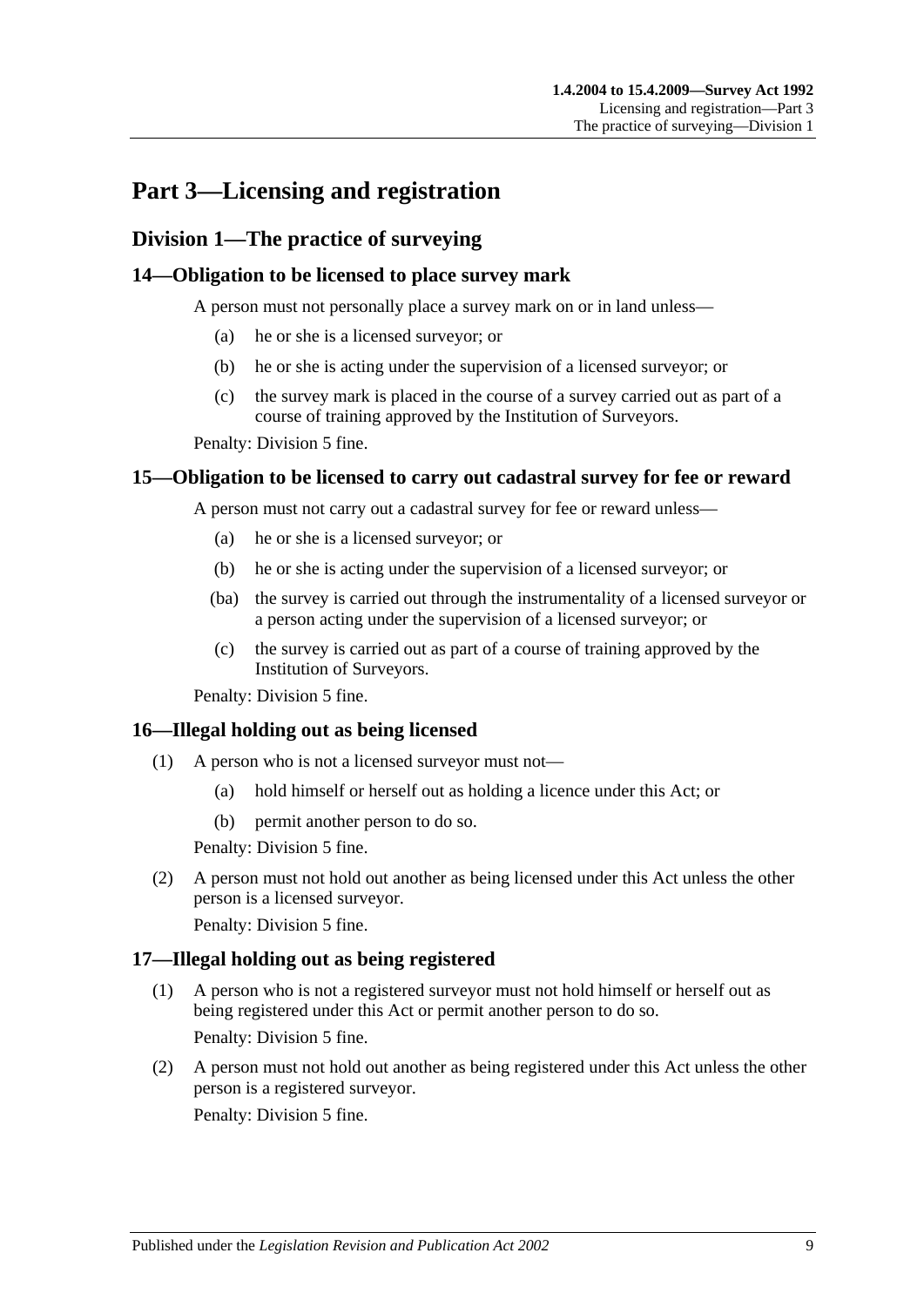#### <span id="page-9-0"></span>**18—Limitation on use of certain expressions**

(1) A person who is not a licensed surveyor must not use the expression "licensed surveyor" or any of its derivatives, or any expression reserved in the regulations for use by licensed surveyors, to describe himself or herself.

Penalty: Division 5 fine.

(2) A person who is not a registered surveyor must not use the expression "registered surveyor" or any of its derivatives, or any expression reserved in the regulations for use by registered surveyors, to describe himself or herself.

Penalty: Division 5 fine.

(3) A person must not, in the course of advertising or promoting a service that the person provides, use an expression reserved in this section or the regulations for use by licensed or registered surveyors, or any derivative of such an expression, to describe a person who is engaged in the provision of the service but who is not licensed or registered under this Act (as the case may require).

Penalty: Division 5 fine.

(4) The regulations may exempt (conditionally or unconditionally) persons of a specified class from the provisions, or any specified provisions, of this section.

#### <span id="page-9-1"></span>**19—Indemnity against loss**

- (1) A surveyor must not practise surveying unless—
	- (a) an agreement is in force between the surveyor and a person approved by the Institution of Surveyors; and
	- (b) the Institution of Surveyors is satisfied that, by virtue of that agreement, the surveyor will be compensated to the extent required by the Institution of Surveyors in the event that he or she suffers loss by reason of civil liability incurred in the practice of surveying.

Penalty: Division 5 fine.

(2) The Institution of Surveyors may, on such conditions as it thinks fit, exempt a person or a class of persons from the requirements of this section and may, whenever it thinks fit, revoke an exemption or vary the conditions under which an exemption operates.

#### <span id="page-9-2"></span>**20—Disqualification for breach of this Division**

A court finding a person guilty of an offence against this Division may, in addition to imposing a fine, order that the person be disqualified from being licensed or registered under this Act permanently, for a specified period, until fulfilment of stipulated conditions or until further order.

## <span id="page-9-3"></span>**Division 2—Licences and registrations**

#### <span id="page-9-4"></span>**21—Applications**

- (1) An application for a licence or registration, or for renewal of a licence or registration, under this Act—
	- (a) must be made to the Institution of Surveyors; and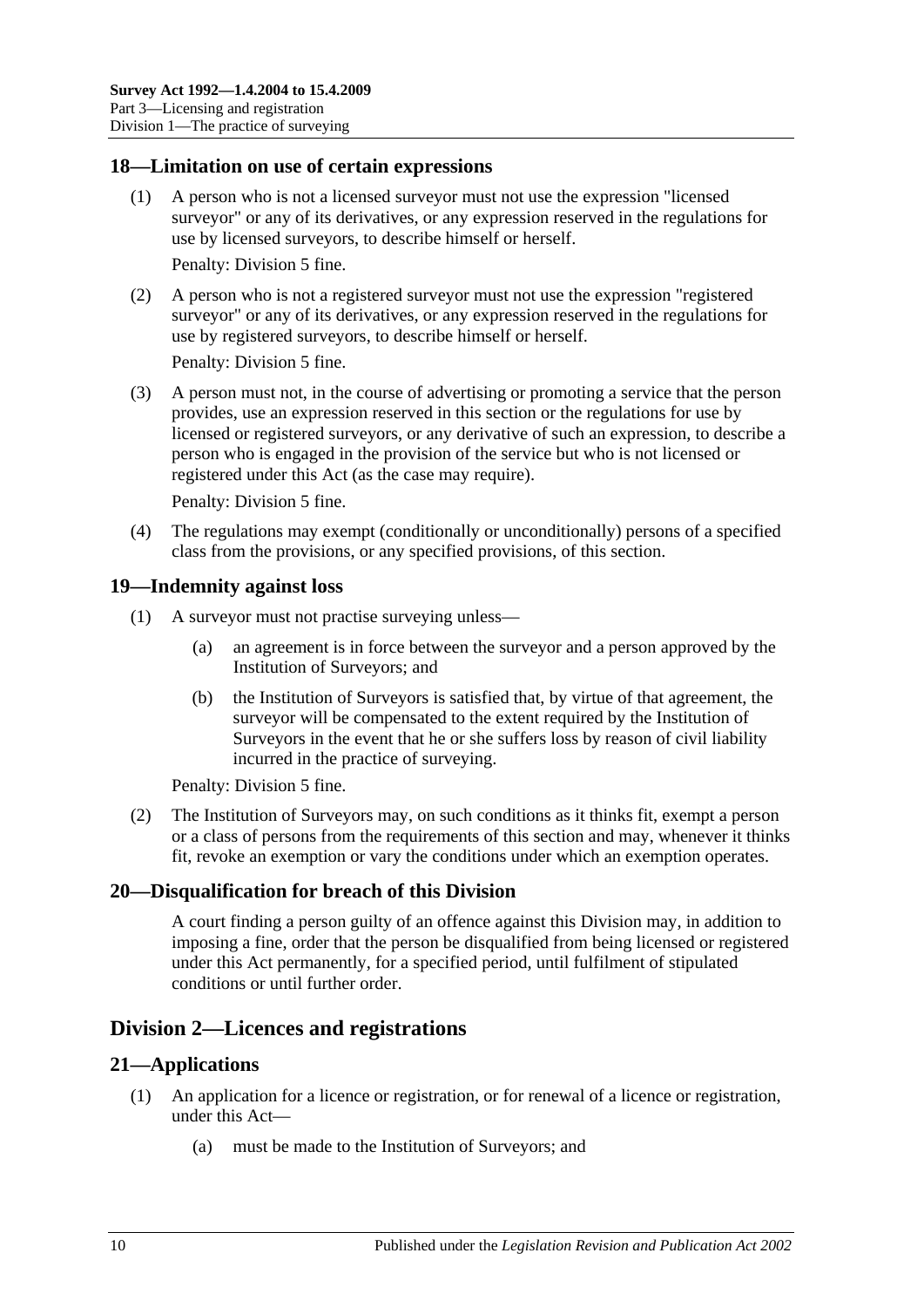- (b) must, in the case of an application for renewal, be delivered to the Registrar not earlier than 3 months and not later than 1 month preceding the end of the period of the current licence or registration; and
- (c) must conform to the requirements of the Institution of Surveyors as to its form, contents and the manner in which it is made; and
- (d) must be accompanied by the fee fixed by the Institution of Surveyors with the approval of the Minister.
- (2) An applicant must furnish the Institution of Surveyors with such information or records as it reasonably requires.
- (3) The Institution of Surveyors may, if it thinks fit, determine an application for renewal of a licence or registration despite the fact that it is delivered out of time or that the period of the licence or registration has expired.

#### <span id="page-10-0"></span>**22—Grant of licence or registration**

- (1) Where a natural person applies for a licence or registration under this Act, the Institution of Surveyors must grant the application if satisfied that the applicant—
	- (a) is a fit and proper person to be licensed or registered under this Act (as the case may require); and
	- (b) has the qualifications required by the regulations or has qualifications, or qualifications together with experience, accredited as being equivalent to those qualifications by a body or authority specified in the regulations; and
	- (c) has the experience required by the regulations; and
	- (d) fulfils all other requirements set out in the regulations.
- (3) The Institution of Surveyors may, with the approval of the Minister, grant an application for a licence or registration under this Act to an applicant who does not comply with any one or more of the requirements of this section if satisfied that the lack of compliance would not adversely affect the ability of the applicant to practise surveying.

#### <span id="page-10-1"></span>**23—Conditional licence**

- (1) The Institution of Surveyors may grant an application for a licence under this Act to an applicant who does not comply with any one or more of the requirements for eligibility for a licence in order to enable the person to do whatever is necessary to become eligible for a full licence.
- (2) The Institution of Surveyors may impose conditions on a licence granted under this section, including conditions—
	- (a) restricting the places and times at which the applicant may practise cadastral surveying;
	- (b) limiting the areas of cadastral surveying in which the applicant may practise;
	- (c) requiring cadastral surveys undertaken by the applicant to be submitted for consideration by the Institution of Surveyors;
	- (d) limiting the period during which the licence remains in force.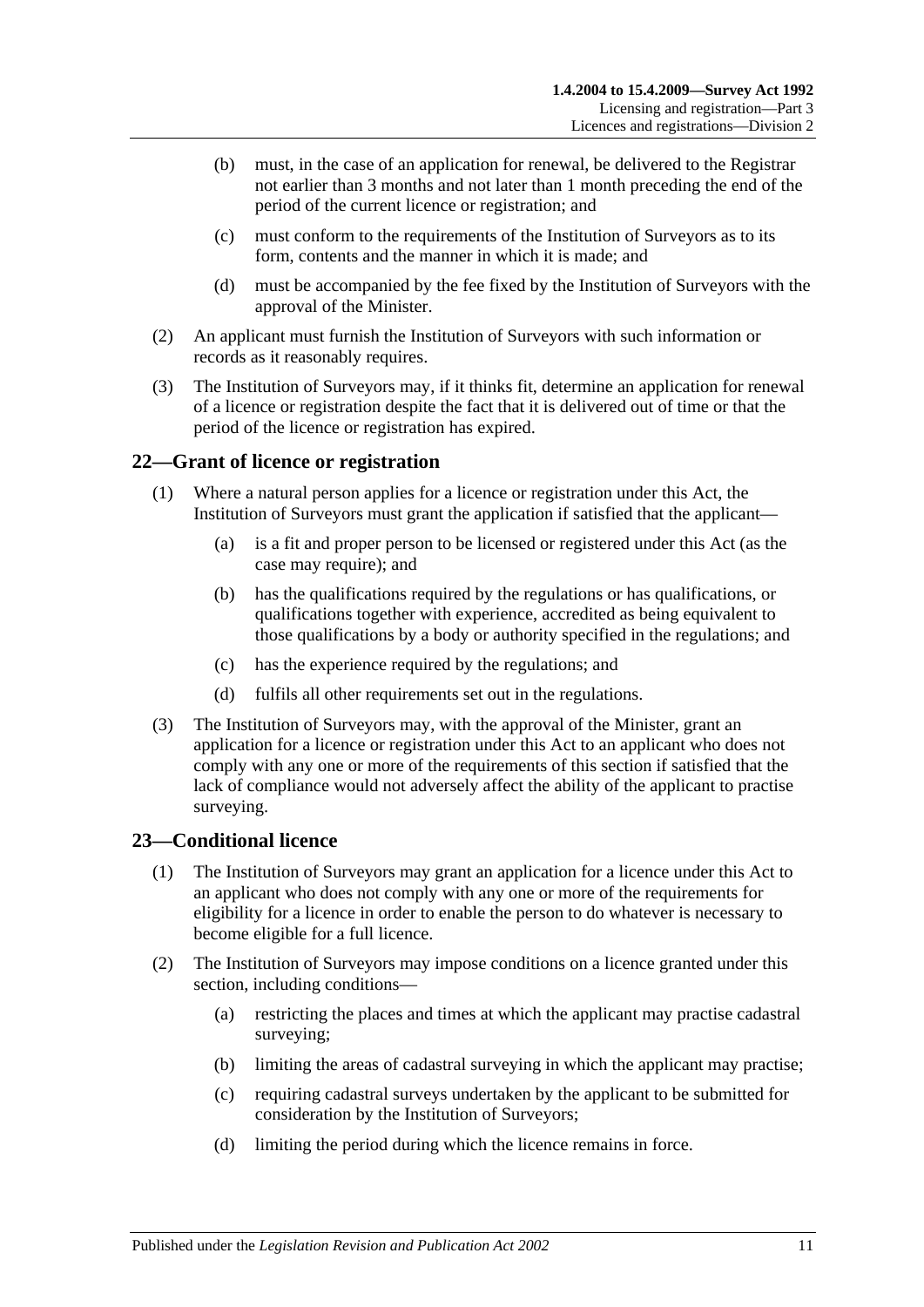#### <span id="page-11-0"></span>**24—Duration and renewal**

- (1) Subject to this Act, a licence or registration (not being a licence for a limited period) remains in force until 30 June following the grant of the licence or registration and may be renewed for successive periods of one year expiring on 30 June.
- (2) Subject to this Act, where application is made in accordance with this Act for renewal of a licence or registration, the Institution of Surveyors must renew the licence or registration.

#### <span id="page-11-1"></span>**25—Licences or certificates**

- (1) The Registrar must, on the licensing or registration of a surveyor or the renewal of the licence or registration of a surveyor, issue a licence or certificate of registration (as the case may require) to the surveyor.
- (2) The Registrar may, on request by a surveyor and payment of the fee fixed by the Institution of Surveyors with the approval of the Minister, issue a duplicate licence or certificate of registration.

### <span id="page-11-4"></span><span id="page-11-2"></span>**26—Continuing education**

- (1) The Institution of Surveyors may require surveyors to attend specified courses, to gain specified experience, or to take other specified action, within a specified period for the purpose of encouraging surveyors to maintain or improve their skills in surveying practice.
- (2) If the Institution of Surveyors is not satisfied that an applicant for renewal of a licence or registration has complied with requirements specified under [subsection](#page-11-4) (1), the Institution of Surveyors may—
	- (a) renew the licence or registration subject to specified conditions; or
	- (b) refuse to renew the licence or registration until specified conditions are fulfilled; or
	- (c) refuse to renew the licence or registration.
- (3) The Institution of Surveyors may, on application by a surveyor, vary or revoke a condition imposed under this section.
- (4) If the Institution of Surveyors refuses to renew a licence or registration until specified conditions are fulfilled, the licence or registration is, on the fulfilment of those conditions, renewed for the period expiring on the following 30 June.
- (5) The Institution of Surveyors may charge such fees as are approved by the Minister in relation to the provision of courses or other services for the purposes of this section.

#### <span id="page-11-3"></span>**27—Breach of conditions**

A surveyor who contravenes or fails to comply with a condition imposed under this Act on the surveyor's licence or registration is guilty of an offence. Penalty: Division 5 fine.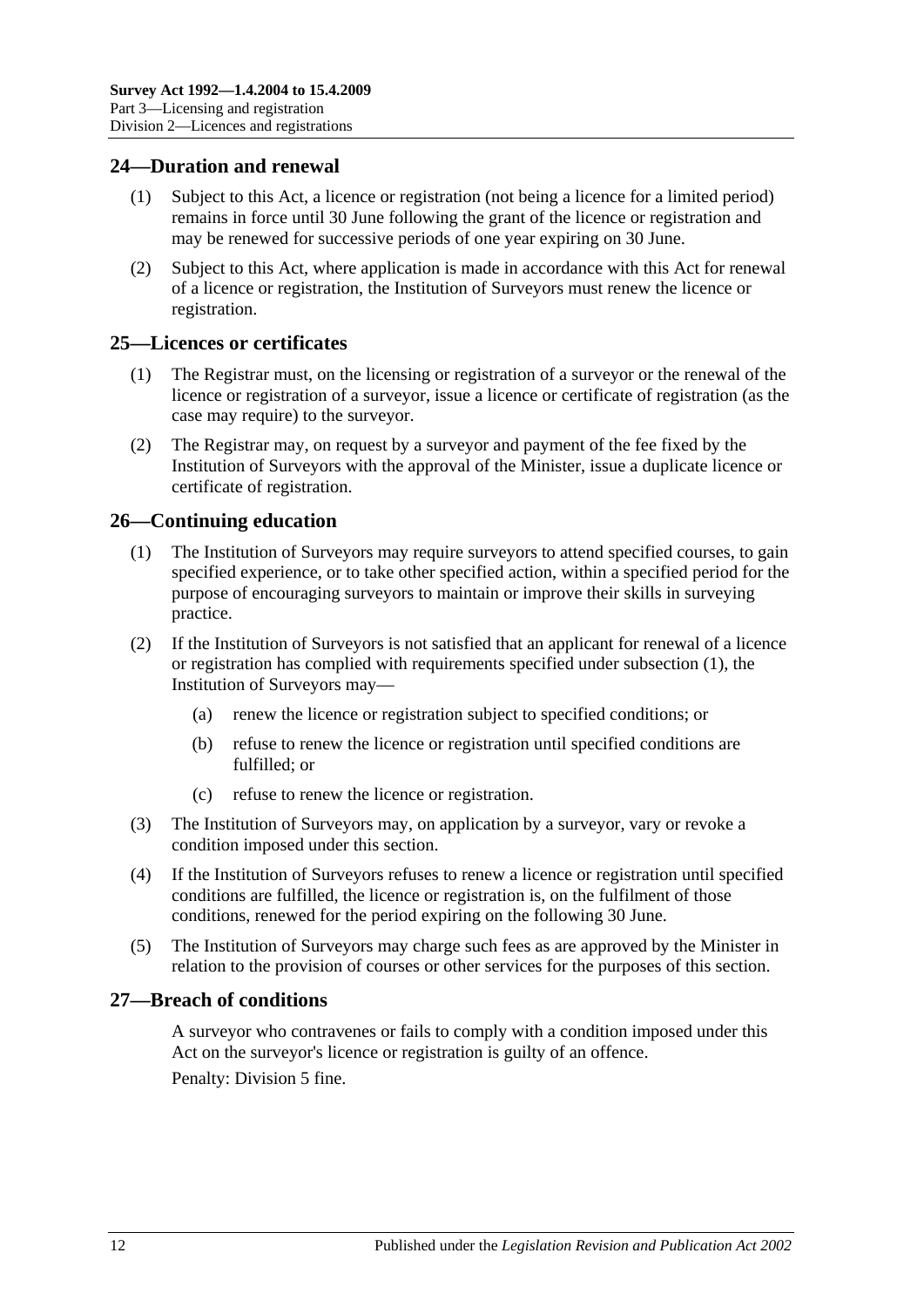## <span id="page-12-0"></span>**Division 3—Special provisions relating to surveying services providers**

### <span id="page-12-1"></span>**28—Improper directions etc to surveyor by surveying services provider**

(1) If a person who provides surveying services through the instrumentality of a surveyor directs or pressures the surveyor to act unlawfully, improperly, negligently or unfairly in relation to the provision of surveying services, the person is guilty of an offence.

Penalty: Division 4 fine.

(2) If a person who occupies a position of authority in a trust or corporate entity that provides surveying services through the instrumentality of a surveyor directs or pressures the surveyor to act unlawfully, improperly, negligently or unfairly in relation to the provision of surveying services, the person and the entity are each guilty of an offence.

Penalty: Division 4 fine.

## <span id="page-12-2"></span>**Division 4—Discipline**

#### <span id="page-12-3"></span>**34—Proper cause for disciplinary action**

- (1) A surveyor is liable to be disciplined if the surveyor—
	- (a) has been guilty of conduct that constitutes a breach of this Act or has contravened or failed to comply with survey instructions in force under this Act; or
	- (b) has obtained a licence or registration under this Act improperly; or
	- (c) has failed to exercise proper care in carrying out a survey, establishing survey marks or in the preparation of a plan or record of a survey; or
	- (d) has, in the course of surveying practice—
		- (i) been guilty of conduct that constitutes a breach of any other Act or law punishable by imprisonment for a period of one year or more; or
		- (ii) been guilty of improper or unethical conduct, incompetence or negligence.
- (2) A surveying services provider is liable to be disciplined if—
	- (a) the provider has contravened or failed to comply with a provision of this Act; or
	- (b) in the case of a surveying services provider that is a trust or corporate entity—the occupier of a position of authority in the trust or corporate entity has contravened or failed to comply with a provision of this Act.
- (3) The occupier of a position of authority in a trust or corporate entity that is a surveying services provider is liable to be disciplined if—
	- (a) the person has contravened or failed to comply with a provision of this Act; or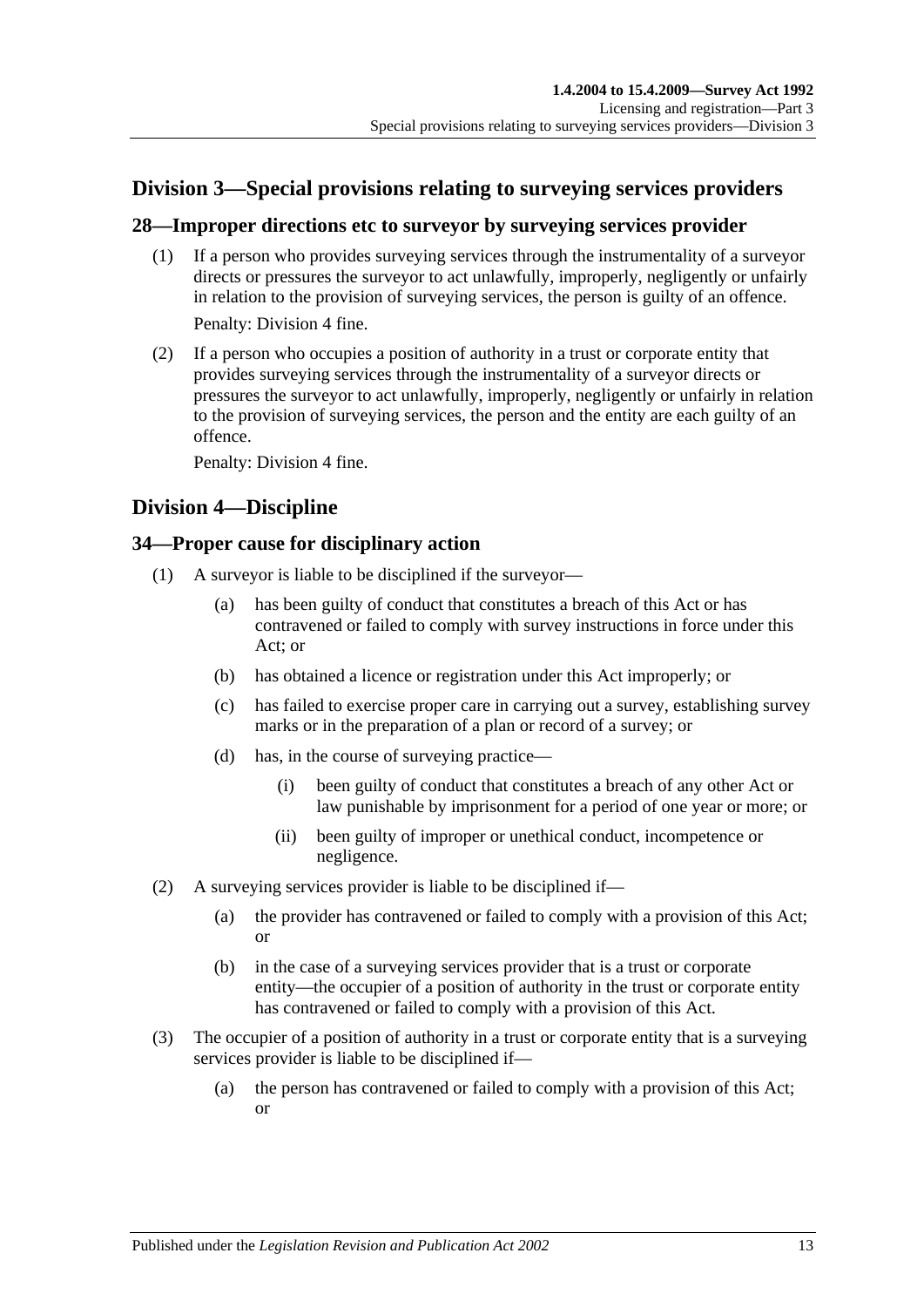- (b) the trust or corporate entity has contravened or failed to comply with a provision of this Act (unless it is proved that the person could not, by the exercise of reasonable care, have prevented the commission of the offence by the entity).
- (4) Disciplinary action may be taken under this Division against—
	- (a) a person who was licensed or registered as a surveyor when the cause for disciplinary action arose but has since ceased to be licensed or registered as a surveyor; or
	- (b) a surveying services provider who was a provider when the cause for disciplinary action arose but has since ceased to be a surveying services provider; or
	- (c) the occupier of a position of authority in a trust or corporate entity that is a surveying services provider who was the occupier of the position of authority when the cause for disciplinary action arose but has since ceased to be the occupier of the position.

#### <span id="page-13-0"></span>**35—Complaints**

- (1) Any person may lodge with the Institution of Surveyors a complaint against—
	- (a) a surveyor or former surveyor; or
	- (b) a surveying services provider or former surveying services provider; or
	- (c) the occupier, or former occupier, of a position of authority in a trust or corporate entity that is a surveying services provider.
- (2) The Institution of Surveyors must, wherever practicable, attempt to resolve the subject matter of a complaint by conciliation.

#### <span id="page-13-1"></span>**36—Investigations by Institution of Surveyors**

- (1) The Institution of Surveyors must at the direction of the Surveyor-General, and may in any other case, investigate a complaint made against a person under this Division.
- (2) The Institution of Surveyors may appoint a suitable person to conduct an investigation.
- (3) The Institution of Surveyors must provide a person so appointed with a certificate of appointment.
- (4) For the purposes of an investigation, a person appointed by the Institution of Surveyors under this section—
	- (a) may require a person who is in a position to do so, to provide the name and address of—
		- (i) any person who personally, or through the instrumentality of another, provided the services the subject of the complaint; or
		- (ii) if the services the subject of the complaint were provided by a surveying services provider that is a trust or corporate entity, the persons occupying positions of authority in the trust or corporate entity; and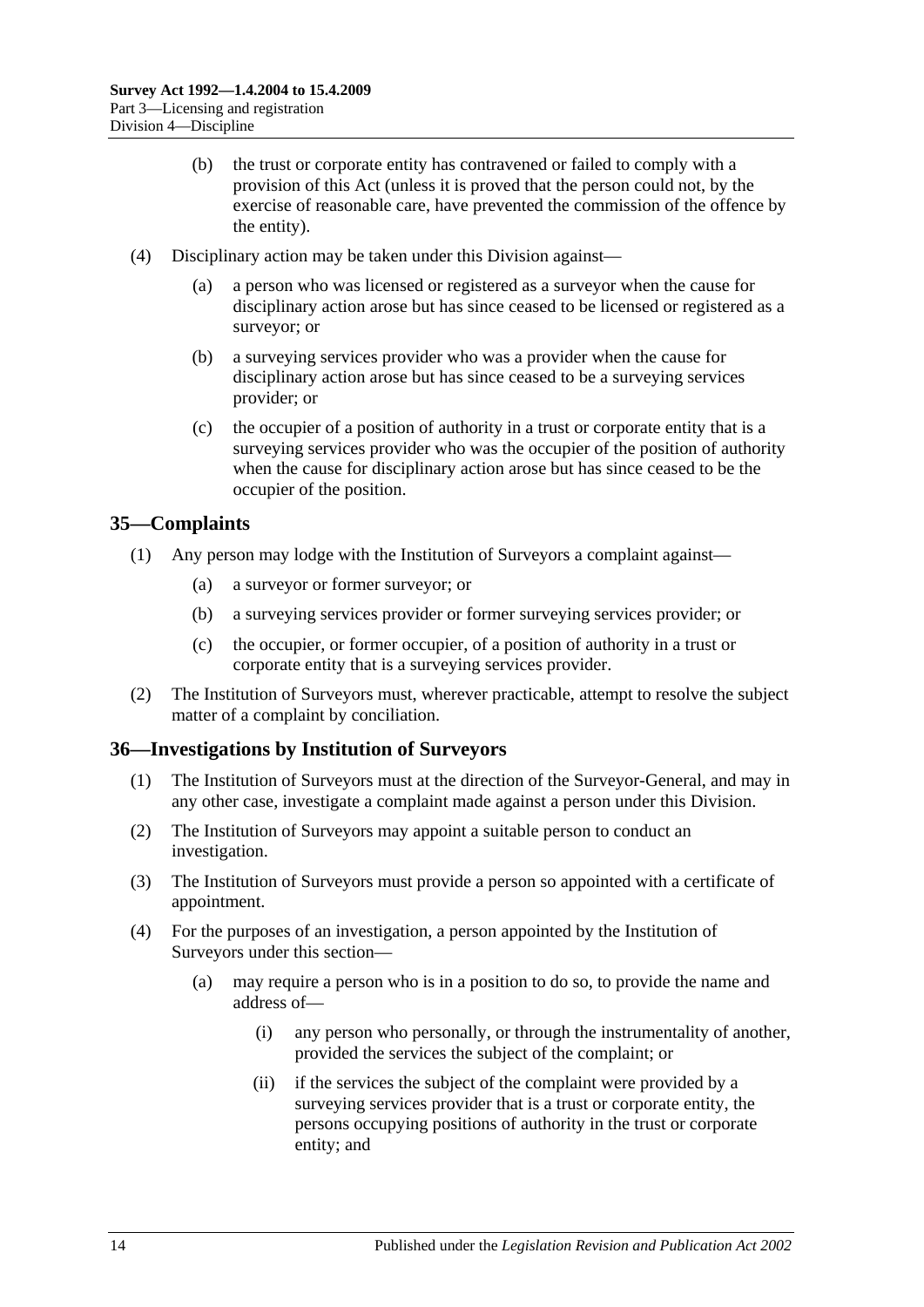- (ab) may require any person who is in a position to provide other information relevant to the matter under investigation to answer any question put to him or her in relation to the matter; and
- (ac) may require any person who has possession of records or equipment relevant to the matter under investigation to produce those records or equipment for inspection, including written records that reproduce in a readily understandable form information kept by computer, microfilm or other process; and
- (b) may inspect the records or equipment, make copies of the records or their contents or test the equipment and, where reasonably necessary for those purposes, seize and retain the records or equipment.
- (5) A person appointed under this section must, at the request of a person in relation to whom he or she has exercised, or intends to exercise, powers under this section, produce his or her certificate of appointment.
- (6) Where an investigation is conducted at the direction of the Surveyor-General, the Institution of Surveyors must report to the Surveyor-General on the results of the investigation.

## <span id="page-14-0"></span>**37—Consequence of investigation by Institution of Surveyors**

- (1) After conducting an investigation under this Division, the Institution of Surveyors may lodge with the Court a complaint against the person setting out matters that are alleged to constitute proper cause for disciplinary action.
- (3) Where the Institution of Surveyors lodges a complaint with the Court, it must report the matter to the Surveyor-General.
- (4) If, after conducting an investigation under this Division, the Institution of Surveyors is satisfied that there are reasonable grounds to suspect that a person has committed an offence against this Act, it must—
	- (a) report the matter to the Surveyor-General; and
	- (b) at the request of the Surveyor-General, furnish the Surveyor-General with copies of any material in its possession relevant to the investigation or prosecution of the suspected offence.

## <span id="page-14-1"></span>**38—Disciplinary powers of Court**

- (1) The Surveyor-General, the Institution of Surveyors or any other person may lodge with the Court a complaint setting out matters that are alleged to constitute grounds for disciplinary action under this Division.
- (2) On the lodging of a complaint under this Act, the Court may conduct a hearing for the purpose of determining whether the matters alleged in the complaint constitute grounds for disciplinary action under this Part.
- (3) Without limiting the usual powers of the Court, the Court may during the hearing—
	- (a) allow an adjournment to enable the Surveyor-General or the Institution of Surveyors to investigate or further investigate matters to which the complaint relates; and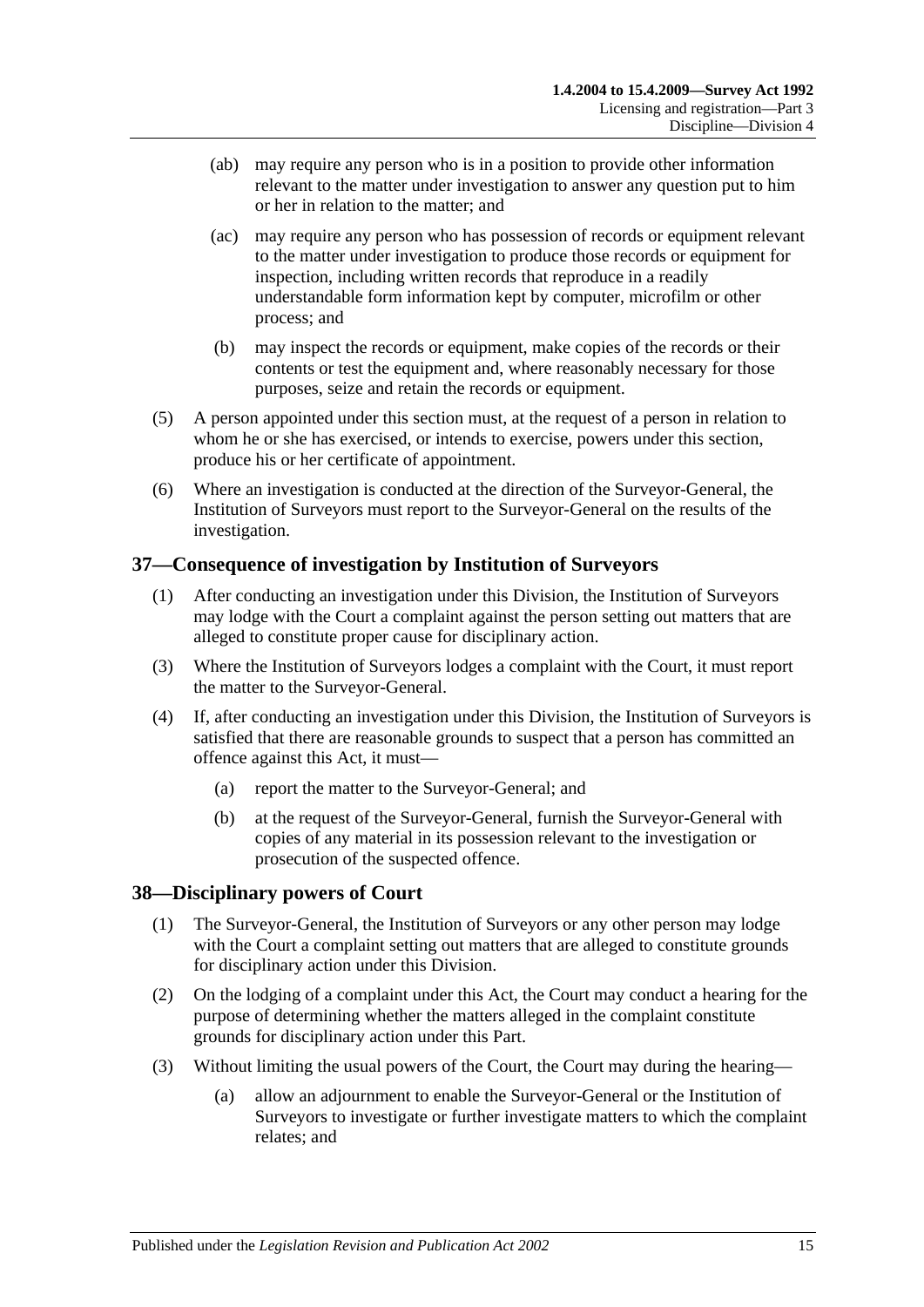- (b) allow the modification of the complaint or additional allegations to be included in the complaint subject to any conditions as to adjournment and notice to parties and other conditions that the Court may think fit to impose.
- (6) If, after conducting a hearing under this section, the Court is satisfied that proper cause exists for disciplinary action against the respondent, it may exercise any one or more of the following powers:
	- (a) it may reprimand the respondent;
	- (b) it may impose a fine not exceeding a division 5 fine on the respondent;
	- (c) it may impose conditions on the respondent's licence or registration restricting the right of the respondent to practise surveying;
	- (d) it may suspend the respondent's licence or registration for a specified period, until fulfilment of stipulated conditions or until further order;
	- (e) it may cancel the respondent's licence or registration;
	- (f) it may disqualify the respondent from being licensed or registered under this Act permanently, for a specified period, until fulfilment of stipulated conditions or until further order;
	- (g) it may prohibit the respondent from carrying on business as a surveying services provider;
	- (h) it may prohibit the respondent from occupying a position of authority in a trust or corporate entity that is a surveying services provider.
- (7) A person who has been convicted of, or has expiated, an offence is not liable to a fine under this section in respect of the act or activity comprising the offence.
- (8) If the Court takes disciplinary action against the respondent, it may stipulate that the action is to have effect at a future time specified by the Court.
- (9) The Court may, on application by a surveyor, vary or revoke a condition imposed under this section.

#### <span id="page-15-0"></span>**38A—Participation of assessors in disciplinary proceedings**

In any proceedings under this Division, the Court will, if a judicial officer of the Court so determines, sit with assessors selected in accordance with [Schedule 1.](#page-27-0)

#### <span id="page-15-1"></span>**39—Return of licence or certificate of registration**

Where a person's licence or registration under this Act is suspended or cancelled, the person must, at the direction of the Court, return the licence or certificate of registration to the Registrar.

Penalty: Division 8 fine.

#### <span id="page-15-2"></span>**40—Restrictions on disqualified persons**

(1) A disqualified person must not, without the prior approval of the Court, undertake any work in connection with a survey.

Penalty: Division 5 fine.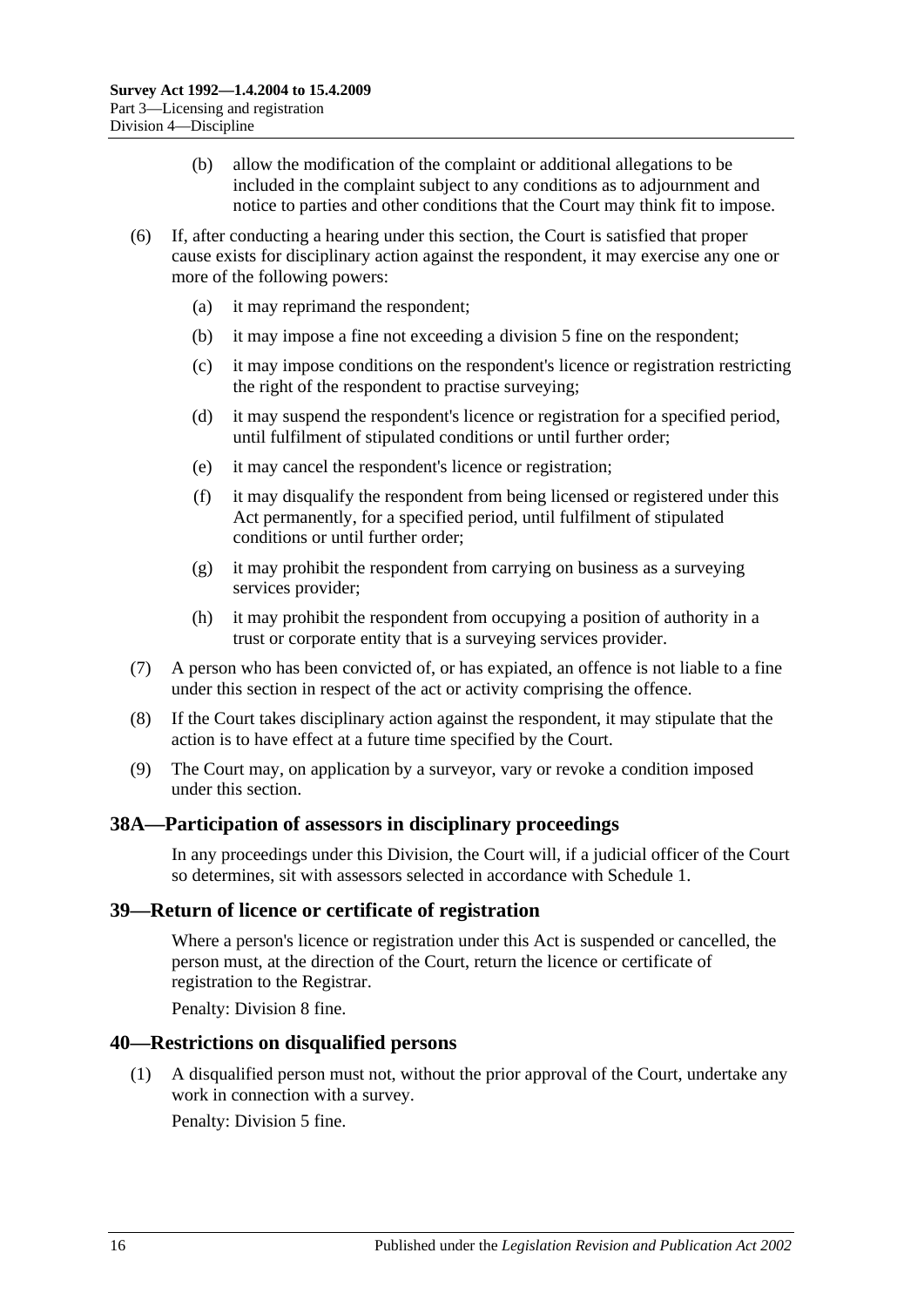(2) Where a person is known to a surveyor, or to a surveying services provider, to be a disqualified person, and the surveyor or surveying services provider employs or engages that person in connection with a survey without the prior approval of the Court, the surveyor or surveying services provider is guilty of an offence.

Penalty: Division 5 fine.

- (3) The Court may, on application by a disqualified person or a person who wishes to employ or engage a disqualified person, approve the disqualified person's employment or engagement in connection with a survey subject to such conditions (if any) as the Court thinks fit.
- (4) Where an approval has been granted under this section, the Court may, on application by the Surveyor-General, the Institution of Surveyors, the disqualified person to whom the approval relates or a person who employs or engages the disqualified person—
	- (a) vary or revoke a condition of the approval or impose a further condition; or
	- (b) revoke the approval.
- (5) A person who contravenes or fails to comply with a condition imposed under this section is guilty of an offence.

Penalty: Division 5 fine.

(6) In this section—

*disqualified person* means a person whose licence or registration under this Act is suspended or cancelled.

#### <span id="page-16-0"></span>**41—Consequences of action against surveyor in other jurisdictions**

- (1) Where, in consequence of action taken against a surveyor in another State or a Territory, of the Commonwealth, or in New Zealand a surveyor's right to practise surveying in that State, Territory or country is suspended or cancelled, the registration or licence of the surveyor under the Act is, unless the Court otherwise determines, automatically suspended or cancelled.
- (2) Where such a surveyor is reinstated on the register in that other State, Territory or country, the surveyor is, unless the Court otherwise determines, automatically reinstated on the register in this State.

## <span id="page-16-1"></span>**Division 5—Appeal to Court**

#### <span id="page-16-2"></span>**42—Appeal to Court**

- (1) An appeal lies to the Court in the following cases:
	- (a) an applicant for a licence or registration under this Act may appeal against a decision of the Institution of Surveyors to grant a conditional licence or to refuse to grant the licence or registration;
	- (b) an applicant for renewal of a licence or registration under this Act may appeal against a decision of the Institution of Surveyors to grant a conditional renewal or to refuse to grant the renewal (whether or not until fulfilment of specified conditions);
	- (c) a person who is reprimanded by the Institution of Surveyors under this Act may appeal against the reprimand.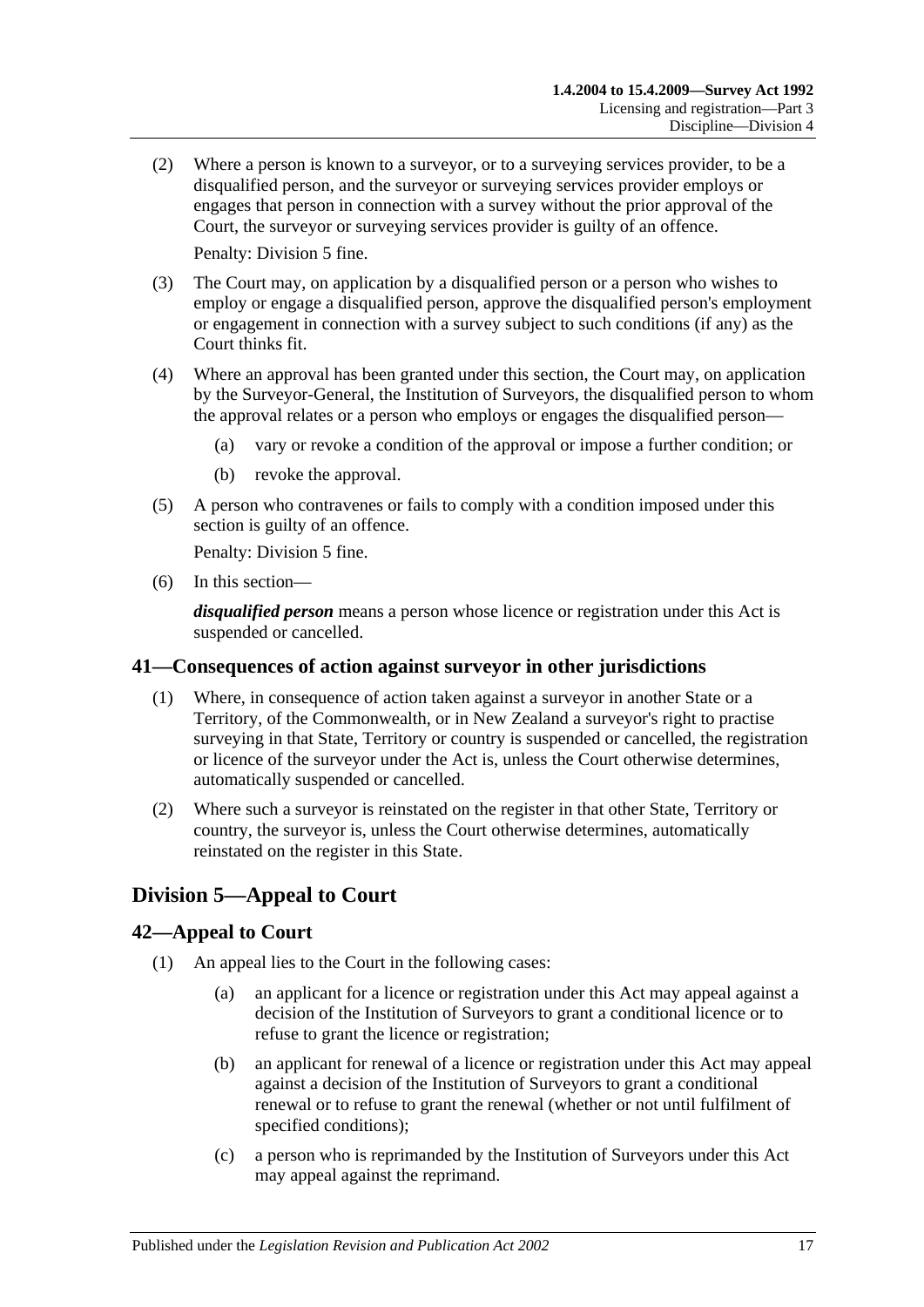- (2) The appeal must be instituted within one month of the making of the decision appealed against.
- (5) Where the Court quashes a decision of the Institution of Surveyors to reprimand a person, the Institution of Surveyors must—
	- (a) withdraw the reprimand; and
	- (b) publish the withdrawal to the same extent and in the same manner as the reprimand was published (if at all).
- (6) The Institution of Surveyors must, if so required by a person affected by a decision made by it, state in writing the reasons for its decision.
- (7) If the reasons of the Institution of Surveyors are not given in writing at the time of making a decision and the person affected by the decision, within one month of the making of the decision, requires the Institution to state its reasons in writing, the time for instituting an appeal runs from the time when the person receives the written statement of those reasons.
- (8) Where the Institution of Surveyors or the Court is satisfied that an applicant for renewal of a licence or registration under this Act has instituted or intends to institute an appeal under this section, it may extend the period of the licence or registration until the determination of the appeal and impose such conditions on the licence or registration as it thinks fit.

## <span id="page-17-0"></span>**Part 4—Surveying**

## <span id="page-17-1"></span>**Division 1—Survey instructions**

#### <span id="page-17-3"></span><span id="page-17-2"></span>**43—Survey instructions**

- (1) The Governor may, by regulation, issue survey instructions in relation to cadastral surveys and records of cadastral surveys.
- (2) Without limiting the generality of [subsection](#page-17-3) (1), survey instructions may—
	- (a) regulate the manner in which cadastral surveys are to be carried out (including the records to be kept in relation to cadastral surveys);
	- (b) provide for tolerances in relation to the accuracy of cadastral surveys;
	- (c) regulate the standard of equipment to be used in cadastral surveys;
	- (d) regulate the form, establishment, custody, maintenance, removal or reinstatement of survey marks;
	- (e) regulate the form or certification of plans or other records of cadastral surveys;
	- (f) regulate the manner in which cadastral surveys are to be carried out in designated survey areas with a view to those areas forming part of the coordinated cadastre under this Act.
- <span id="page-17-4"></span>(3) Survey instructions may—
	- (a) vary in their operation according to time, place or circumstance;
	- (b) confer discretionary powers on the Surveyor-General.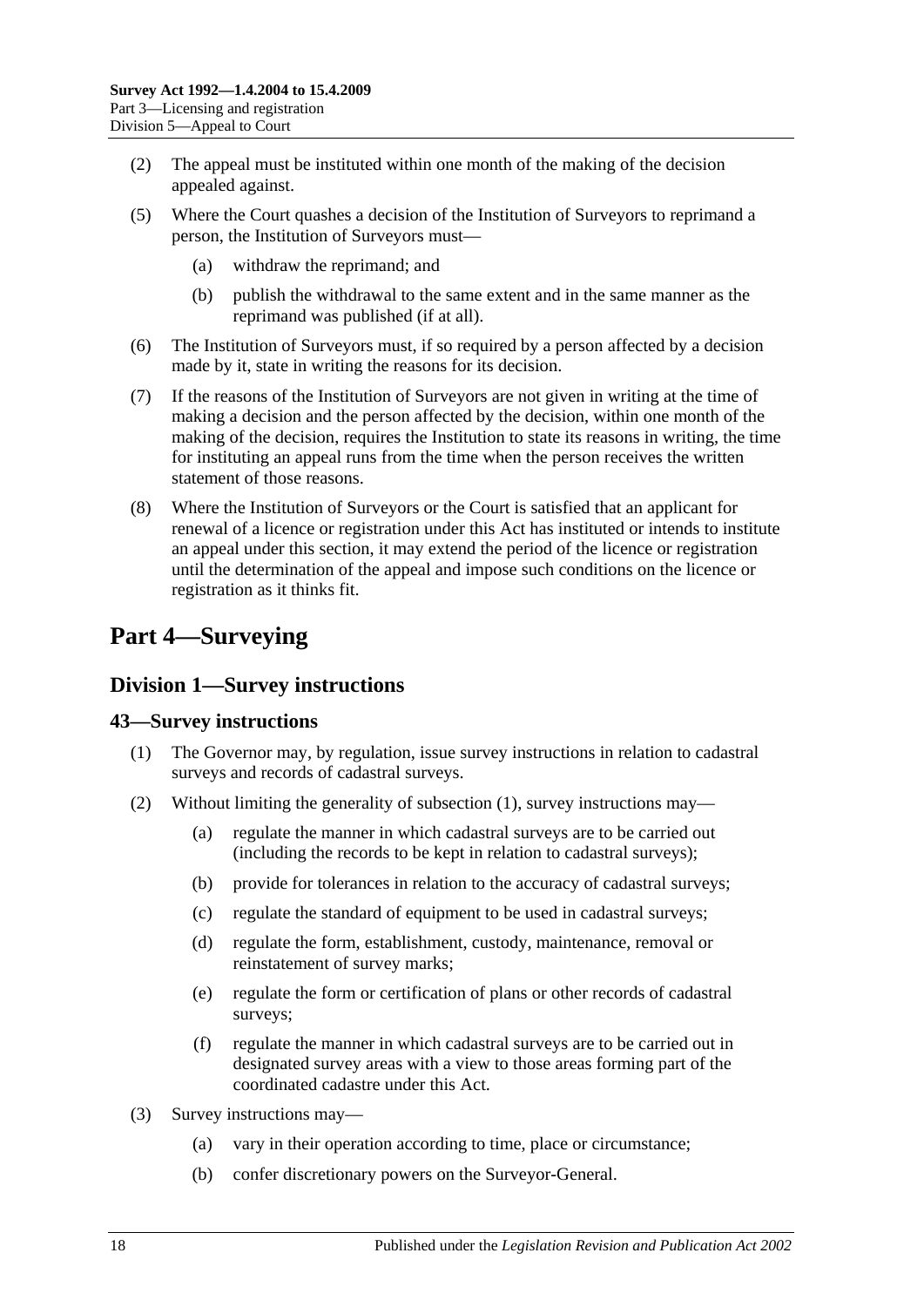- (4) The *Survey Advisory Committee* must be consulted before survey instructions are promulgated.
- (5) The Registrar-General must be consulted before survey instructions are promulgated under [subsection](#page-17-4)  $(2)(e)$  in relation to plans or other records to be lodged in the Lands Titles Registration Office.

## <span id="page-18-0"></span>**Division 2—Rectification of surveys**

### <span id="page-18-1"></span>**44—Investigations by Surveyor-General**

- (1) The Surveyor-General may, on his or her own initiative or on complaint received from any person, conduct an investigation in order to determine—
	- (a) whether a cadastral survey or a record or plan prepared in connection with a cadastral survey and lodged in the Lands Titles Registration Office or any other section of the Department of Lands is defective in any respect; or
	- (b) whether in relation to a cadastral survey there has been a breach of, or non-compliance with, this Act or survey instructions in force under this Act.
- (2) The Surveyor-General may appoint a suitable person to conduct an investigation.
- (3) The Surveyor-General must provide a person so appointed with a certificate of appointment.
- (4) For the purposes of an investigation, the Surveyor-General, or a person appointed by the Surveyor-General under this section, may—
	- (a) require a person who is in a position to do so, to provide the name and address of—
		- (i) any person who personally, or through the instrumentality of another, provided the services the subject of the complaint; or
		- (ii) if the services the subject of the complaint were provided by a surveying services provider that is a trust or corporate entity, the persons occupying positions of authority in the trust or corporate entity; and
	- (ab) require any person who is in a position to provide other information relevant to the matter under investigation to answer any question put to him or her in relation to the matter; and
	- (ac) require any person who has possession of records or equipment relevant to the matter under investigation to produce those records or equipment for inspection, including written records that reproduce in a readily understandable form information kept by computer, microfilm or other process; and
	- (b) inspect the records or equipment, make copies of the records or their contents or test the equipment and, where reasonably necessary for those purposes, seize and retain the records or equipment.
- (5) A person appointed under this section must, at the request of a person in relation to whom he or she has exercised, or intends to exercise, powers under this section, produce his or her certificate of appointment.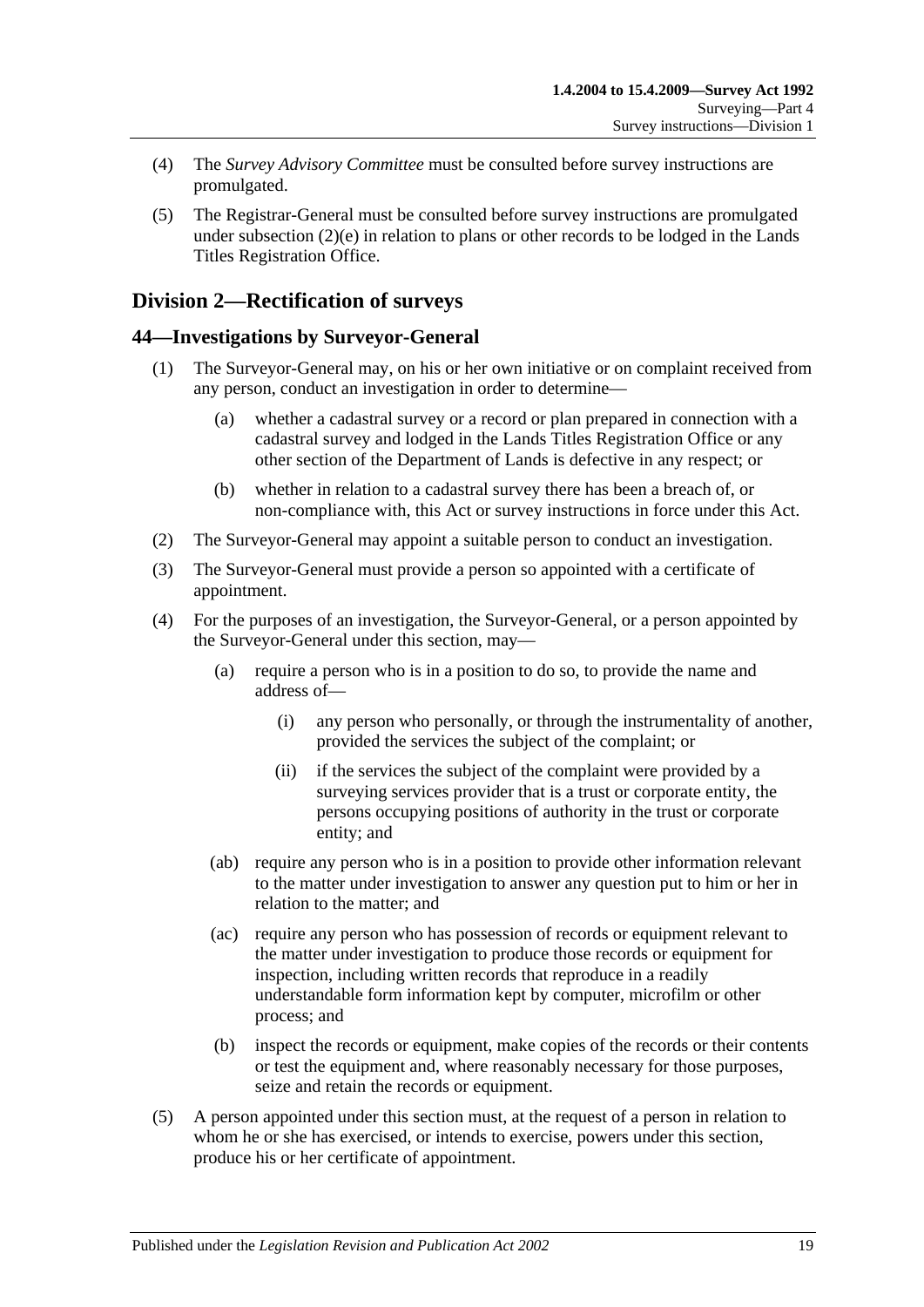### <span id="page-19-4"></span><span id="page-19-0"></span>**45—Rectification**

- (1) If, after an investigation under this Division has been conducted, the Surveyor-General is satisfied that a cadastral survey or a record or plan is defective in some respect, the Surveyor-General may, in order to rectify that defect, require the licensed surveyor responsible for the survey to do any one or more of the following:
	- (a) to carry out additional work in connection with the survey within a specified period;
	- (b) to amend any record or plan prepared in connection with the survey within a specified period;
	- (c) to prepare any further record or plan in connection with the survey within a specified period.
- (2) Before the Surveyor-General exercises a power conferred by [subsection](#page-19-4) (1), the Surveyor-General—
	- (a) must allow the person concerned a reasonable opportunity to make representations orally or in writing; and
	- (b) must, if that person so requests, refer the matter to the Institution of Surveyors for advice.
- (3) A surveyor who, without reasonable excuse, refuses or fails to comply with a requirement under [subsection](#page-19-4) (1) is guilty of an offence.

Penalty: Division 7 fine.

- (4) If a surveyor refuses or fails to comply with a requirement under [subsection](#page-19-4) (1), the Surveyor-General may carry out such work as is necessary to rectify the defect and may recover the costs of that work as a debt owed by the surveyor.
- (5) If a surveyor of whom a requirement under [subsection](#page-19-4) (1) would have been made has died, the Surveyor-General may carry out such work as is necessary to rectify the defect.

## <span id="page-19-1"></span>**Division 3—Miscellaneous**

#### <span id="page-19-2"></span>**46—Right to enter etc**

A surveyor, or a person authorised in writing by a surveyor, may—

- (a) at any reasonable time, enter any land for the purposes of carrying out work in connection with a survey; and
- (b) take such action as is necessary to enable the survey to be carried out effectively (including excavating or breaking the surface of land to the extent necessary to uncover or place a survey mark).

## <span id="page-19-3"></span>**47—Certification of plans**

- (1) A plan or other document required by law to be signed or certified by a surveyor must be signed or certified by a surveyor who is a natural person.
- (2) A surveyor who certifies as correct a plan prepared in connection with a survey that the surveyor did not carry out or supervise is guilty of an offence.

Penalty: Division 5 fine.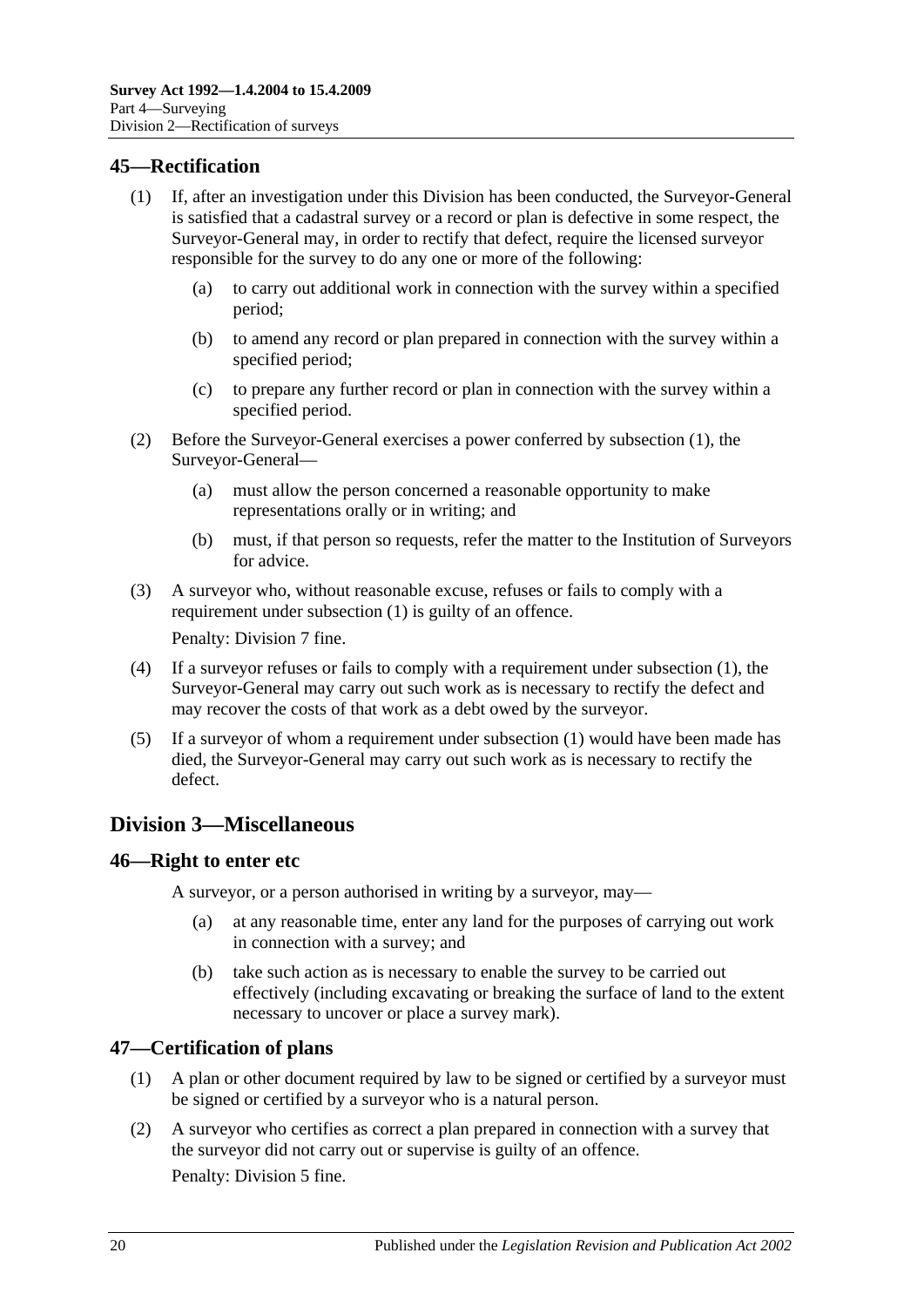#### <span id="page-20-0"></span>**48—Liability of surveyor for acts or omissions of employees**

For the purposes of this Act, an act or omission of a person employed by a surveyor in carrying out a survey (whether under a contract of service or otherwise) is to be taken to be an act or omission of the surveyor unless the surveyor proves that the person was not acting in the course of the employment.

## <span id="page-20-2"></span><span id="page-20-1"></span>**Part 5—Establishment of land boundaries**

### **Division 1—Coordinated cadastre**

#### <span id="page-20-5"></span><span id="page-20-3"></span>**49—Coordinated cadastre**

- (1) The Surveyor-General is responsible for establishing a coordinated cadastre for the State and may, for that purpose—
	- (a) establish and maintain a network of permanent survey marks with recorded coordinates for use in surveying, mapping or related practice; and
	- (b) declare, by notice in the Gazette, specified areas of the State to be designated survey areas, being areas of land in respect of which cadastral surveys must be carried out by reference to permanent survey marks in accordance with survey instructions in force under this Act, and for which coordinates must be determined in accordance with those instructions; and
	- (c) record the coordinates of the boundaries of land within each designated survey area as determined by surveys carried out in the area (whether before or after the declaration of the area as a designated survey area), compare the coordinates recorded in relation to all allotments of land within the area and make any necessary adjustments to the recorded coordinates; and
	- (d) where the coordinates for all allotments of land within a designated survey area have been so recorded, compared and adjusted—
		- (i) declare, by notice in the Gazette, that part of the State to be within the coordinated cadastre; and
		- (ii) lodge with the Registrar-General for filing in the Lands Titles Registration Office a plan delineating the boundaries of those allotments on the basis of those coordinates.
- <span id="page-20-4"></span>(2) A plan may be lodged under [subsection](#page-20-4)  $(1)(d)$  by means of lodging a hard copy of the plan or by the electronic transfer of information.
- <span id="page-20-6"></span>(3) The Surveyor-General may, by notice in the Gazette, declare a mark or peg of a specified class to be a survey mark that may be used in the network of permanent survey marks under [subsection](#page-20-5) (1).
- (4) A notice under [subsection](#page-20-6) (3) may be varied or revoked by subsequent notice in the Gazette.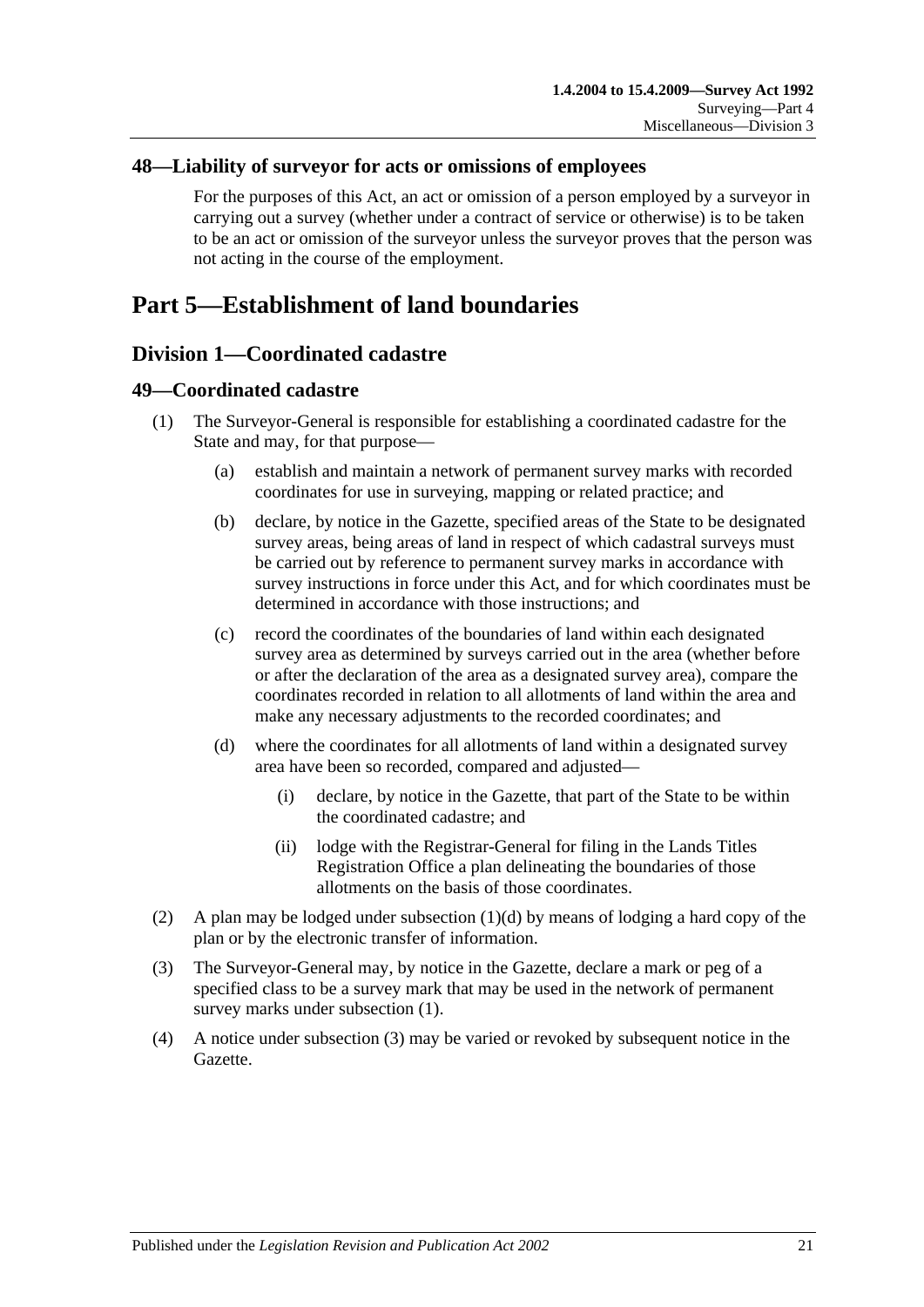## <span id="page-21-0"></span>**Division 2—Confused land boundaries**

#### <span id="page-21-4"></span><span id="page-21-1"></span>**50—Confused Boundary Areas**

- (1) Subject to [subsection](#page-21-3) (2), the Surveyor-General may, by notice in the Gazette, declare that a specified area within the State is a Confused Boundary Area.
- (1a) The Surveyor-General may make a declaration under [subsection](#page-21-4) (1)—
	- (a) on the application of—
		- (i) the Registrar-General; or
		- (ii) the Commissioner for Highways; or
		- (iii) a council; or
	- (b) on his or her own motion.
- <span id="page-21-3"></span>(2) However, a declaration under [subsection](#page-21-4) (1) may only be made if the Surveyor-General is satisfied that, generally, the occupation of land within the area does not accord to a substantial extent with the boundaries of land as shown in records or plans kept in the Lands Titles Registration Office.
- (3) A notice under this section may be varied or revoked by subsequent notice in the Gazette.

#### <span id="page-21-2"></span>**51—Surveys within Confused Boundary Area**

- (1) Where a cadastral survey of land within a Confused Boundary Area is carried out by a surveyor, the boundaries of the land must (instead of being determined in accordance with accepted surveying practice and the provisions of this Act) be determined on the basis of what is fair and equitable having regard to—
	- (a) existing physical boundaries; and
	- (b) the length of time that those boundaries have departed from the boundaries as shown in any public records of survey or as marked by existing survey marks; and
	- (c) all other relevant factors.
- <span id="page-21-5"></span>(2) Where a plan of the boundaries of land within a Confused Boundary Area is lodged in the Lands Titles Registration Office, it must be accompanied by a statement that—
	- (a) sets out the basis on which the boundaries were determined; and
	- (b) is signed by the surveyor who certifies the plan.
- (3) The Registrar-General must examine a plan lodged under [subsection](#page-21-5) (2) and then forward a copy of the plan to the Surveyor-General for approval under this section.
- <span id="page-21-6"></span>(4) As soon as practicable after a plan of the boundaries of land within a Confused Boundary Area is forwarded to the Surveyor-General under this section, the Surveyor-General must give notice in accordance with this section—
	- (a) to all persons with a registered interest in the land; and
	- (b) to all persons with a registered interest in land adjoining the land; and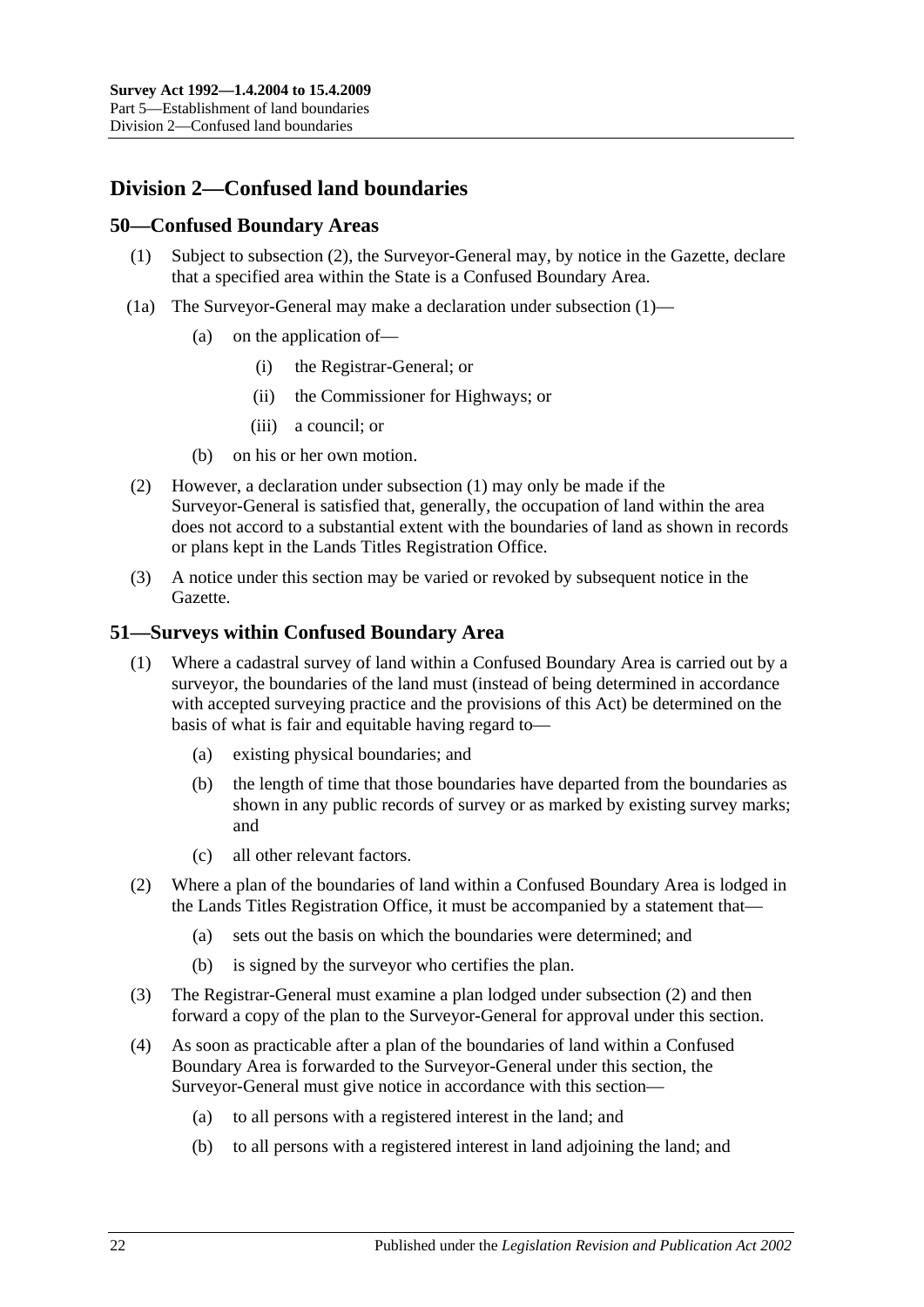- (c) to all other persons who have a registered interest in land that is likely, in the opinion of the Surveyor-General, to be directly or indirectly affected; and
- (d) to the council for the area in which the land is situated.
- (5) A notice under [subsection](#page-21-6) (4)—
	- (a) must specify a place at which the plan may be viewed during normal office hours; and
	- (b) must specify a period (not less than 28 days after the date of the notice) within which objections relating to the determination of the land boundaries will be received by the Surveyor-General.
- (5a) The Surveyor-General must, in considering any objections received under this section, consult with the Registrar-General.
- (6) On consideration of a plan and any objections received under this section, the Surveyor-General may—
	- (a) approve the plan with or without modification; and
	- (b) carry out such further work as is necessary in view of the terms of the approval.
- <span id="page-22-0"></span>(7) The Surveyor-General must give notice of the terms of an approval and, if a plan is approved with modification, a brief description of the reasons for the decision as to those terms, to—
	- (a) the surveyor responsible for the survey; and
	- (b) all persons who were entitled to be notified under [subsection](#page-21-6) (4) and who continue to hold the registered interest in land by reason of which they were so entitled; and
	- (c) all persons who have since the date of that notification acquired a registered interest in land by reason of which they would have been entitled to be notified if they had held that interest at that date.
- (8) Any person entitled to receive a notice under [subsection](#page-22-0) (7) may, within 14 days after receipt of the notice, appeal against the decision of the Surveyor-General to the Land and Valuation Court.
- (9) The Land and Valuation Court may, on the hearing of an appeal, hear such evidence as it thinks fit, whether or not the evidence was produced before the Surveyor-General.
- (10) The Land and Valuation Court may, on the hearing of an appeal, exercise any one or more of the following powers:
	- (a) affirm or vary the decision appealed against, or make in addition any decision that should have been made in the first instance;
	- (b) quash the decision appealed against and substitute any decision that should have been made in the first instance;
	- (c) remit the subject matter of the appeal to the Surveyor-General for further consideration;
	- (d) make any further or other order as to costs or any other matter that the case requires.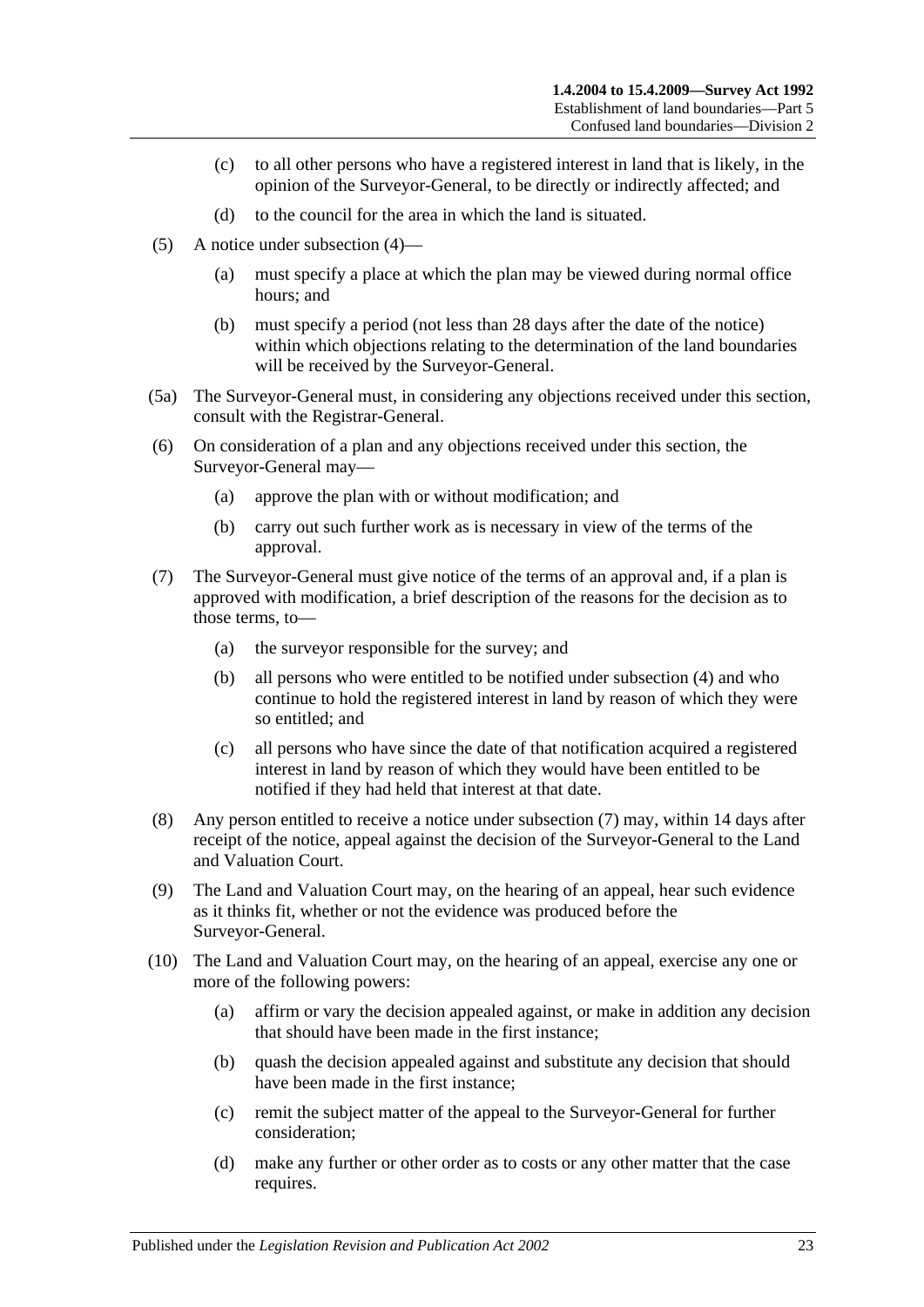- (11) If no appeal is lodged under this section against the approval of a plan by the Surveyor-General, the Registrar-General may deposit that plan in the Lands Titles Registration Office.
- (12) If an appeal is lodged under this section and the Land and Valuation Court on appeal approves a plan, the Registrar-General may deposit that plan in the Lands Titles Registration Office.
- (13) This section is in addition to and does not derogate from the *[Real Property Act](http://www.legislation.sa.gov.au/index.aspx?action=legref&type=act&legtitle=Real%20Property%20Act%201886) 1886*.

## <span id="page-23-0"></span>**Part 6—Miscellaneous**

### <span id="page-23-4"></span><span id="page-23-1"></span>**52—Interference with survey marks**

(1) Subject to this section, a person must not, without the approval of the Surveyor-General, interfere with a survey mark.

Penalty: Division 7 fine.

- (2) This section does not apply—
	- (a) in relation to interference with a survey mark (other than a permanent survey mark) in the course of the erection or maintenance of a fence or other permanent improvement on the boundary defined by that survey mark; or
	- (b) in relation to interference with a survey mark (other than a permanent survey mark) by a licensed surveyor, or a person acting under the supervision of a licensed surveyor, in the course of a survey if, as soon as reasonably practicable after the interference, the surveyor or other person reinstates the survey mark; or
	- (c) in relation to interference with a survey mark (other than a permanent survey mark) in the course of works for the provision of roads, drains or other services in association with the division of land.
- (3) Where a person has contravened [subsection](#page-23-4) (1) and the survey mark interfered with has been reinstated, the cost of that reinstatement may be recovered as a debt by the person who reinstated the survey mark from the person who contravened [subsection](#page-23-4)  $(1)$ .

## <span id="page-23-2"></span>**53—Offence to hinder or obstruct**

(1) A person must not, without reasonable excuse, hinder or obstruct a person in the exercise of a power conferred by this Act.

Penalty: Division 6 fine.

(2) A person must not, without reasonable excuse, refuse or fail to comply with a requirement made by a person for the purposes of an investigation under this Act. Penalty: Division 6 fine.

#### <span id="page-23-3"></span>**54—False or misleading information**

A person must not, in furnishing information required under this Act, make a statement that is false or misleading in a material particular.

Penalty: Division 7 fine.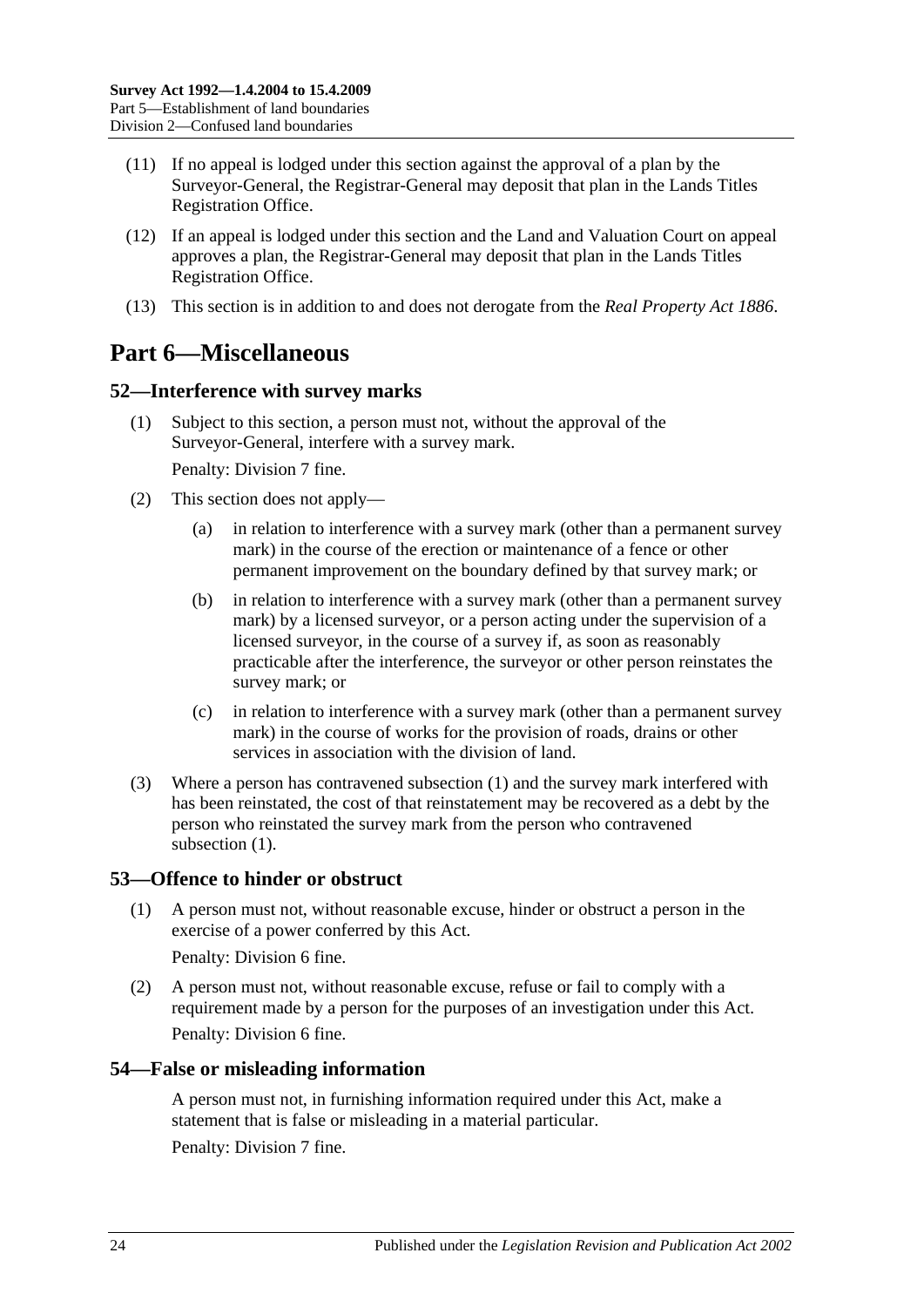### <span id="page-24-0"></span>**55—Confidentiality**

A person must not divulge information obtained in the course of an investigation under this Act except—

- (a) as authorised by or under this Act; or
- (b) with the consent of the person from whom the information was obtained or to whom the information relates; or
- (c) in connection with the administration of this Act; or
- (d) for the purpose of legal proceedings arising out of the administration of this Act.

Penalty: Division 5 fine.

#### <span id="page-24-1"></span>**55A—Victimisation**

- (1) A person commits an act of victimisation against another person (the victim) if he or she causes detriment to the victim on the ground, or substantially on the ground, that the victim—
	- (a) has disclosed or intends to disclose information; or
	- (b) has made or intends to make an allegation,

that has given rise, or could give rise, to proceedings against the person under this Act.

- (2) An act of victimisation under this Act may be dealt with—
	- (a) as a tort; or
	- (b) as if it were an act of victimisation under the *[Equal Opportunity Act](http://www.legislation.sa.gov.au/index.aspx?action=legref&type=act&legtitle=Equal%20Opportunity%20Act%201984) 1984*,

but, if the victim commences proceedings in a court seeking a remedy in tort, he or she cannot subsequently lodge a complaint under the *[Equal Opportunity Act](http://www.legislation.sa.gov.au/index.aspx?action=legref&type=act&legtitle=Equal%20Opportunity%20Act%201984) 1984* and, conversely, if the victim lodges a complaint under that Act, he or she cannot subsequently commence proceedings in a court seeking a remedy in tort.

- (3) Where a complaint alleging an act of victimisation under this Act has been lodged with the Commissioner for Equal Opportunity and the Commissioner is of the opinion that the subject matter of the complaint has already been adequately dealt with by a competent authority, the Commissioner may decline to act on the complaint or to proceed further with action on the complaint.
- (4) In this section—

*detriment* includes—

- (a) injury, damage or loss; or
- (b) intimidation or harassment; or
- (c) discrimination, disadvantage or adverse treatment in relation to the victim's employment or business; or
- (d) threats of reprisal.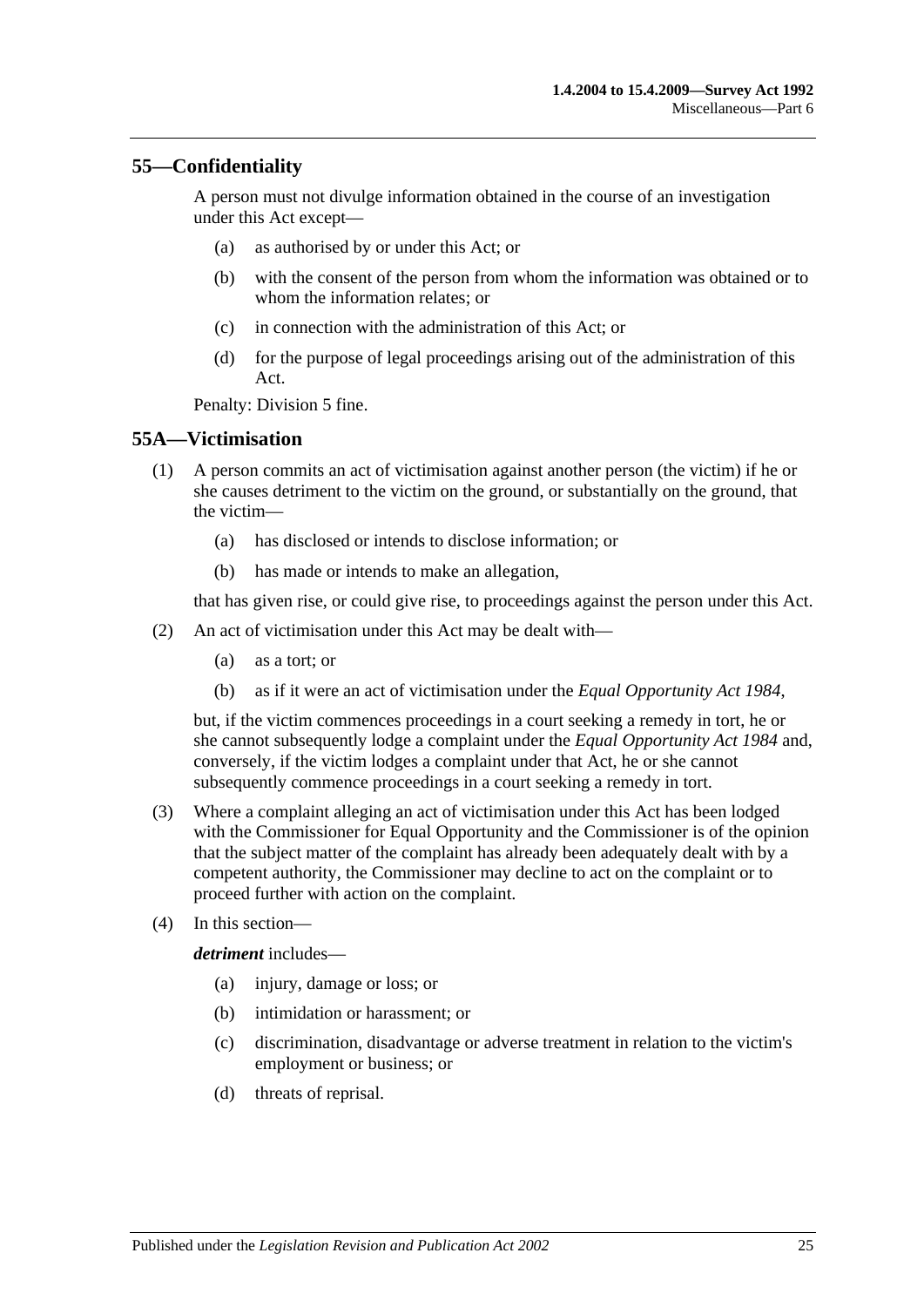#### <span id="page-25-0"></span>**55B—Vicarious liability for offences**

If a trust or corporate entity is guilty of an offence against this Act, each person occupying a position of authority in the entity is guilty of an offence and liable to the same penalty as is prescribed for the principal offence unless it is proved that the person could not, by the exercise of reasonable care, have prevented the commission of the offence by the entity.

#### <span id="page-25-1"></span>**56—General defence**

It is a defence to a charge of an offence against this Act if the defendant proves that the offence was not committed intentionally and did not result from any failure on the part of the defendant to take reasonable care to avoid the commission of the offence.

#### <span id="page-25-2"></span>**57—Punishment of conduct that constitutes offence**

Subject to this Act, where conduct constitutes an offence and is also a ground for disciplinary action under this Act, the taking of disciplinary action under this Act is not a bar to conviction and punishment for the offence, nor is conviction and punishment for the offence a bar to disciplinary action under this Act.

#### <span id="page-25-3"></span>**58—Levy on lodgment of plans**

The Institution of Surveyors may charge a levy of an amount approved by the Minister on each plan certified as correct by a licensed surveyor and lodged in the Lands Titles Registration Office.

#### <span id="page-25-4"></span>**59—Approvals**

An approval of the Minister, the Surveyor-General or the Institution of Surveyors under this Act—

- (a) must be in writing; and
- (b) may be absolute or conditional.

#### <span id="page-25-5"></span>**59A—Parties to proceedings before Court**

- (1) The Surveyor-General and the Institution of Surveyors are entitled to be joined as parties to any proceedings of the Court under this Act.
- (2) The Surveyor-General may appear personally in any such proceedings or may be represented at any proceedings by counsel or a person employed in the Public Service.

#### <span id="page-25-6"></span>**60—Evidentiary provision**

In any legal proceedings, a certificate, purporting to be under the hand of the Registrar, that any person was or was not licensed or registered under this Act at a specified date or as to any other information contained in the register of surveyors established under this Act is, in the absence of proof to the contrary, proof of the information so certified.

#### <span id="page-25-7"></span>**61—Summary offences**

- (1) Proceedings for a summary offence against this Act must be commenced—
	- (a) in the case of an expiable offence—within the time limits prescribed for expiable offences by the *[Summary Procedure Act](http://www.legislation.sa.gov.au/index.aspx?action=legref&type=act&legtitle=Summary%20Procedure%20Act%201921) 1921*;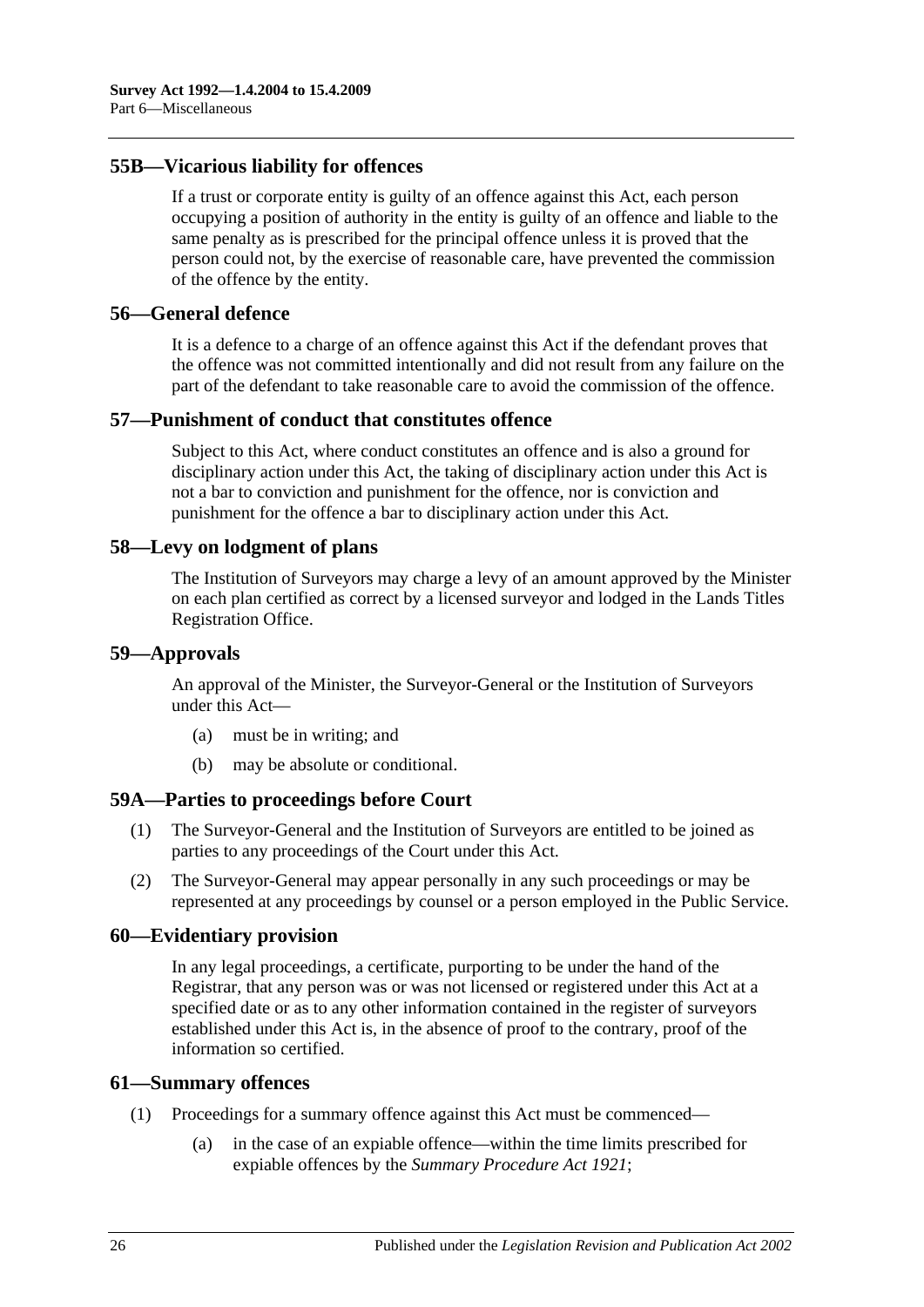- (b) in any other case—within 2 years of the date on which the offence is alleged to have been committed or such other period as the Minister may, in a particular case, authorise.
- (3) A document apparently signed by the Minister and stating that the Minister authorises a specified extension of the period for commencing a particular prosecution is to be accepted, in the absence of proof to the contrary, as proof of the fact so stated.

## <span id="page-26-2"></span><span id="page-26-0"></span>**62—Service of notices**

- (1) A notice to be given under this Act may be given—
	- (a) by personal service on the person or agent of the person; or
	- (b) by leaving it for the person at the person's place of residence or business with someone apparently over the age of 16 years; or
	- (c) by sending it by post to the person or agent of the person at the person's last known address, or by leaving it in the letterbox to which it would have been delivered if so posted.
- (2) Where a notice is to be given under this Act to a person with a registered interest in land and it is not reasonably practicable for it to be given in accordance with [subsection](#page-26-2) (1), the notice may be given by leaving it in a conspicuous position on the land.

#### <span id="page-26-3"></span><span id="page-26-1"></span>**63—Regulations**

- (1) The Governor may make such regulations as are contemplated by, or as are necessary or expedient for the purposes of, this Act.
- (2) Without limiting the generality of [subsection](#page-26-3) (1), the regulations may regulate company names, business names or trading names that may be used by surveyors or require that such names be approved by the Institution of Surveyors.
- (3) The regulations may—
	- (a) prescribe fines not exceeding a division 7 fine for contravention of any regulation;
	- (b) apply, adopt or incorporate, with or without modification, any code, standard or other document prepared or approved by a body or authority referred to in the regulation as in force from time to time or as in force at a specified time.
- (4) Where a code, standard or other document is applied, adopted or incorporated in regulations—
	- (a) a copy of the code, standard or other document must be kept available for inspection by members of the public, without charge and during normal office hours, at the office of the Surveyor-General; and
	- (b) in any legal proceedings, evidence of the contents of the code, standard or other document may be given by production of a document purporting to be certified by or on behalf of the Minister as a true copy of the code, standard or other document.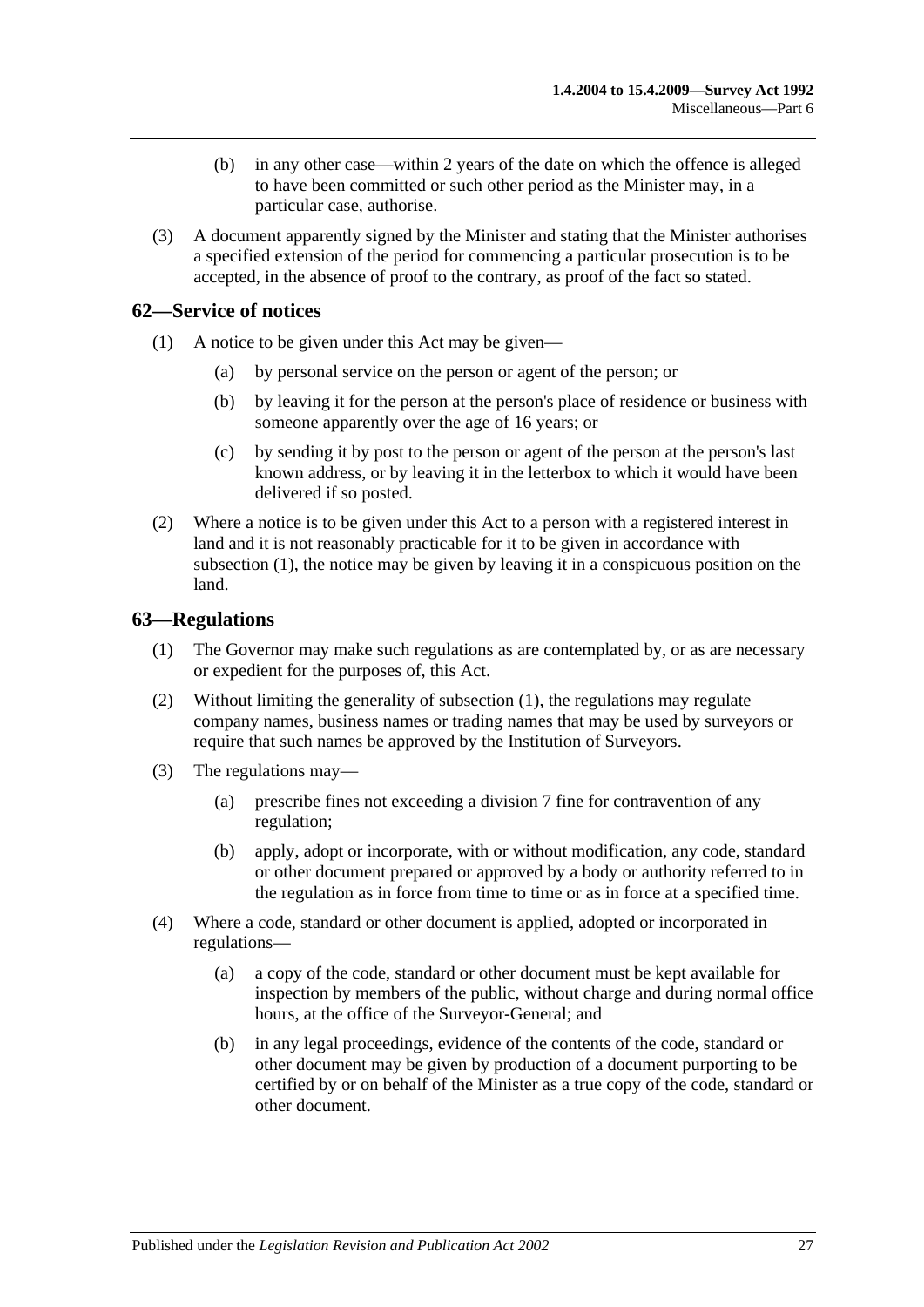## <span id="page-27-0"></span>**Schedule 1—Appointment and selection of assessors for District Court**

- (1) The Minister must establish a panel of persons who may sit as assessors consisting of persons representative of surveyors.
- (2) The Minister must establish a panel of persons who may sit as assessors consisting of persons representative of members of the public who deal with surveyors.
- (3) A member of a panel is to be appointed by the Minister for a term of office not exceeding three years and on conditions determined by the Minister and specified in the instrument of appointment.
- (4) A member of a panel is, on the expiration of a term of office, eligible for reappointment.
- (5) Subject to [subclause](#page-27-1) (6), if assessors are to sit with the District Court in proceedings under [Division 4](#page-12-2) of [Part 3,](#page-8-0) a judicial officer of the Court must select one member from each of the panels to sit with the Court in the proceedings.
- <span id="page-27-1"></span>(6) A member of a panel who has a personal or a direct or indirect pecuniary interest in a matter before the District Court is disqualified from participating in the hearing of the matter.
- (7) If an assessor dies or is for any reason unable to continue with any proceedings, the District Court constituted of the judicial officer who is presiding at the proceedings and the other assessor may, if the judicial officer so determines, continue and complete the proceedings.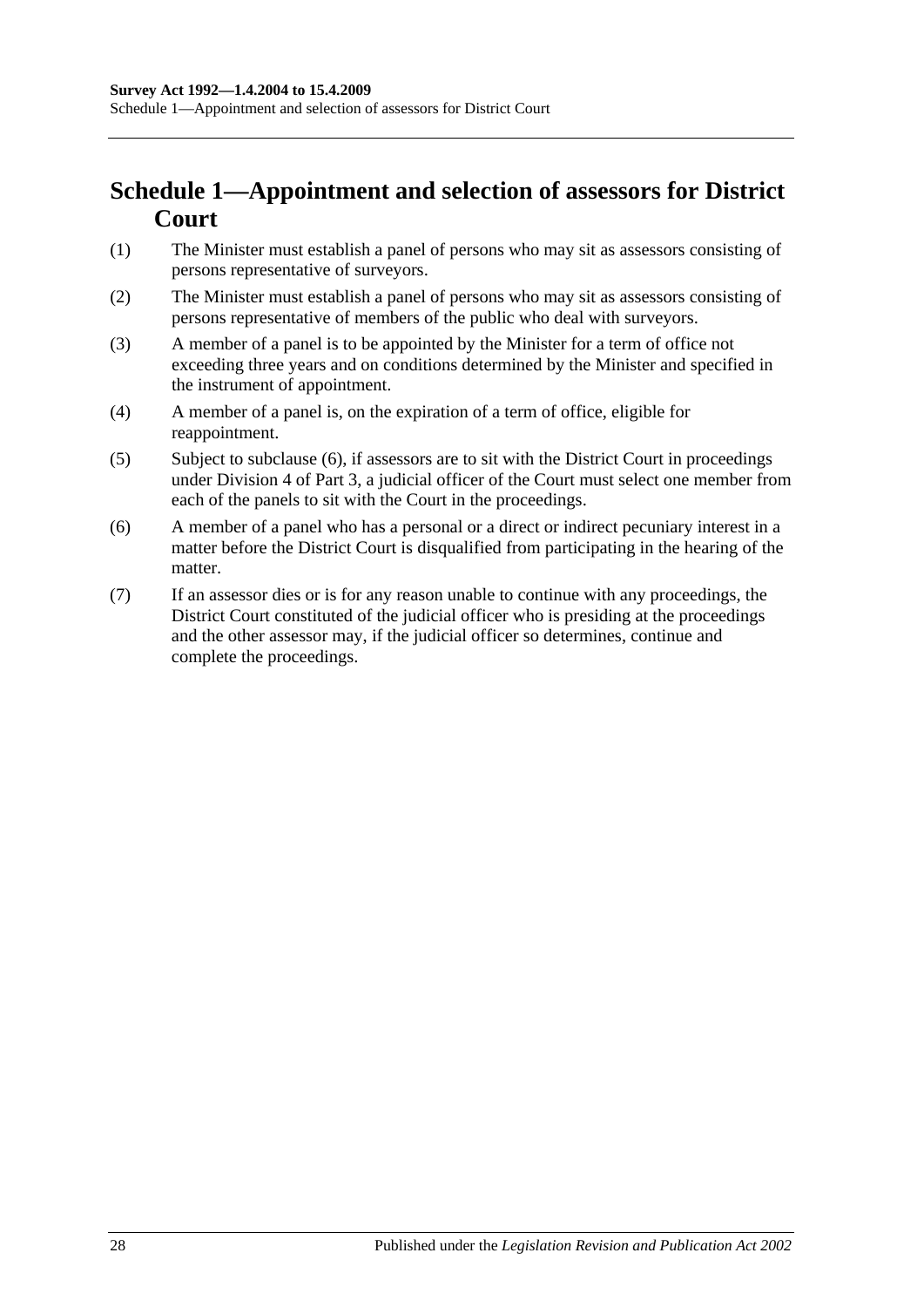## <span id="page-28-0"></span>**Legislative history**

## **Notes**

- Please note—References in the legislation to other legislation or instruments or to titles of bodies or offices are not automatically updated as part of the program for the revision and publication of legislation and therefore may be obsolete.
- Earlier versions of this Act (historical versions) are listed at the end of the legislative history.
- For further information relating to the Act and subordinate legislation made under the Act see the Index of South Australian Statutes or www.legislation.sa.gov.au.

## **Legislation repealed by principal Act**

The *Survey Act 1992* repealed the following:

*Surveyors Act 1975*

## **Principal Act and amendments**

New entries appear in bold.

| Year No |                | Title                                                                              | Assent     | Commencement                                               |
|---------|----------------|------------------------------------------------------------------------------------|------------|------------------------------------------------------------|
| 1992    | -10            | Survey Act 1992                                                                    | 16.4.1992  | 1.1.1993 (Gazette 10.12.1992 p1752)                        |
| 1995    | 82             | <b>Statutes Repeal and Amendment</b><br>(Commercial Tribunal) Act 1995             | 30.11.1995 | Pt 5 and Sch 1-10.3.1997 (Gazette<br>$6.3.1997$ p $1114$ ) |
| 1999    | 64             | Local Government (Implementation)<br>Act 1999                                      | 18.11.1999 | s 10-1.1.2000 (Gazette 9.12.1999)<br>p3113                 |
| 2000    | $\overline{4}$ | District Court (Administrative and<br>Disciplinary Division) Amendment<br>Act 2000 | 20.4.2000  | Sch 1 cl 43-1.6.2000 (Gazette<br>18.5.2000 p2554)          |
| 2003    | 61             | <b>Survey (Miscellaneous) Amendment 11.12.2003</b><br>Act 2003                     |            | 1.4.2004 (Gazette 26.2.2004 p613)                          |

## **Provisions amended**

New entries appear in bold.

Entries that relate to provisions that have been deleted appear in italics.

| How varied                      | Commencement |  |
|---------------------------------|--------------|--|
| amended by 61/2003 Sch 2        | 1.4.2004     |  |
|                                 |              |  |
| deleted by $61/2003$ Sch 2      | 1.4.2004     |  |
|                                 |              |  |
|                                 |              |  |
| inserted by $61/2003$ s $4(1)$  | 1.4.2004     |  |
| deleted by $61/2003$ s $4(2)$   | 1.4.2004     |  |
| inserted by $82/1995$ s $17(a)$ | 10.3.1997    |  |
|                                 |              |  |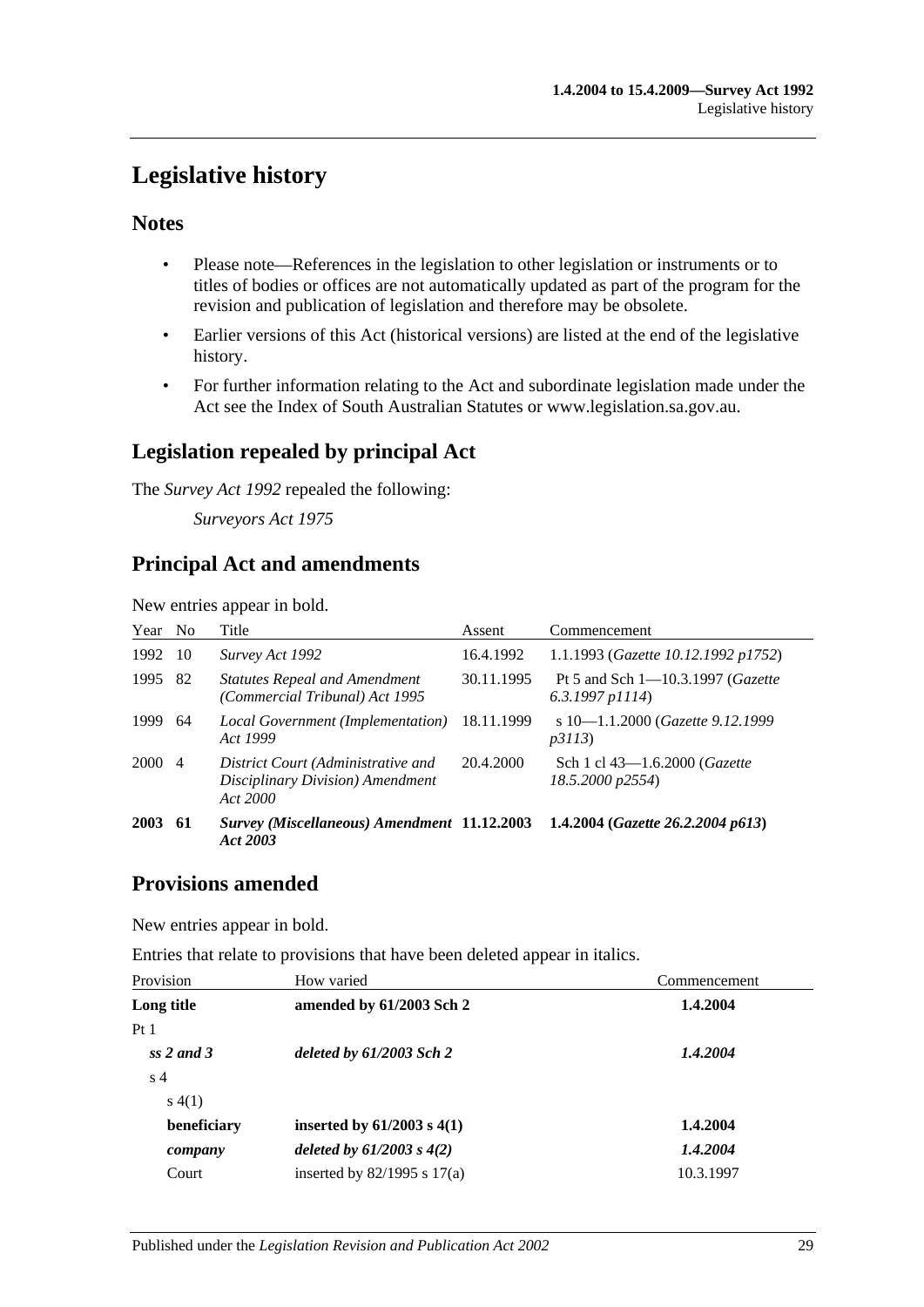| director               | substituted by $61/2003$ s $4(3)$                 | 1.4.2004  |
|------------------------|---------------------------------------------------|-----------|
|                        | prescribed relative deleted by $61/2003$ s $4(4)$ | 1.4.2004  |
| provide                | inserted by $61/2003$ s $4(4)$                    | 1.4.2004  |
| <i>putative spouse</i> | deleted by $61/2003 s 4(4)$                       | 1.4.2004  |
| <i>share</i>           | deleted by $61/2003$ s $4(5)$                     | 1.4.2004  |
| provider               | surveying services inserted by 61/2003 s 4(6)     | 1.4.2004  |
| Tribunal               | deleted by $82/1995 s 17(b)$                      | 10.3.1997 |
| trust                  | inserted by $61/2003$ s $4(7)$                    | 1.4.2004  |
| entity                 | trust or corporate inserted by $61/2003$ s $4(7)$ | 1.4.2004  |
| $s\,4(5)$ — $(8)$      | inserted by $61/2003$ s $4(8)$                    | 1.4.2004  |
| Pt 2                   |                                                   |           |
| s <sub>12</sub>        |                                                   |           |
| s 12(1)                | amended by 61/2003 s 5                            | 1.4.2004  |
| s <sub>13</sub>        |                                                   |           |
| s 13(1)                | substituted by $61/2003$ s $6(1)$                 | 1.4.2004  |
| s 13(2)                | amended by 61/2003 s 6(2)                         | 1.4.2004  |
| s 13A                  | inserted by 61/2003 s 7                           | 1.4.2004  |
| Pt <sub>3</sub>        |                                                   |           |
| Pt 3 Div 1             |                                                   |           |
| s <sub>14</sub>        | amended by 61/2003 s 8                            | 1.4.2004  |
| s <sub>15</sub>        | amended by 61/2003 s 9                            | 1.4.2004  |
| Pt 3 Div 2             |                                                   |           |
| s <sub>21</sub>        |                                                   |           |
| $s\,21(1)$             | amended by 61/2003 s 10                           | 1.4.2004  |
| $s\,21(3)$             | amended by 61/2003 Sch 2                          | 1.4.2004  |
| s <sub>22</sub>        |                                                   |           |
| $s\,22(2)$             | deleted by 61/2003 s 11                           | 1.4.2004  |
| s 24                   |                                                   |           |
| s 24(1)                | amended by 61/2003 s 12                           | 1.4.2004  |
| s 26                   |                                                   |           |
| $s \; 26(4)$           | amended by 61/2003 s 13                           | 1.4.2004  |
| Pt 3 Div 3             | substituted by 61/2003 s 14                       | 1.4.2004  |
| Pt 3 Div 4             |                                                   |           |
| s <sub>34</sub>        |                                                   |           |
| $s\,34(1)$             | amended by 61/2003 s 15(1)                        | 1.4.2004  |
| $s \, 34(2)$           | substituted by $61/2003$ s $15(2)$                | 1.4.2004  |
| $s \, 34(3)$ and (4)   | inserted by 61/2003 s 15(2)                       | 1.4.2004  |
| s 35                   |                                                   |           |
| s 35(1)                | substituted by 61/2003 s 16                       | 1.4.2004  |
| s 36                   |                                                   |           |
| $s \, 36(1)$           | amended by 82/1995 s 18(a)                        | 10.3.1997 |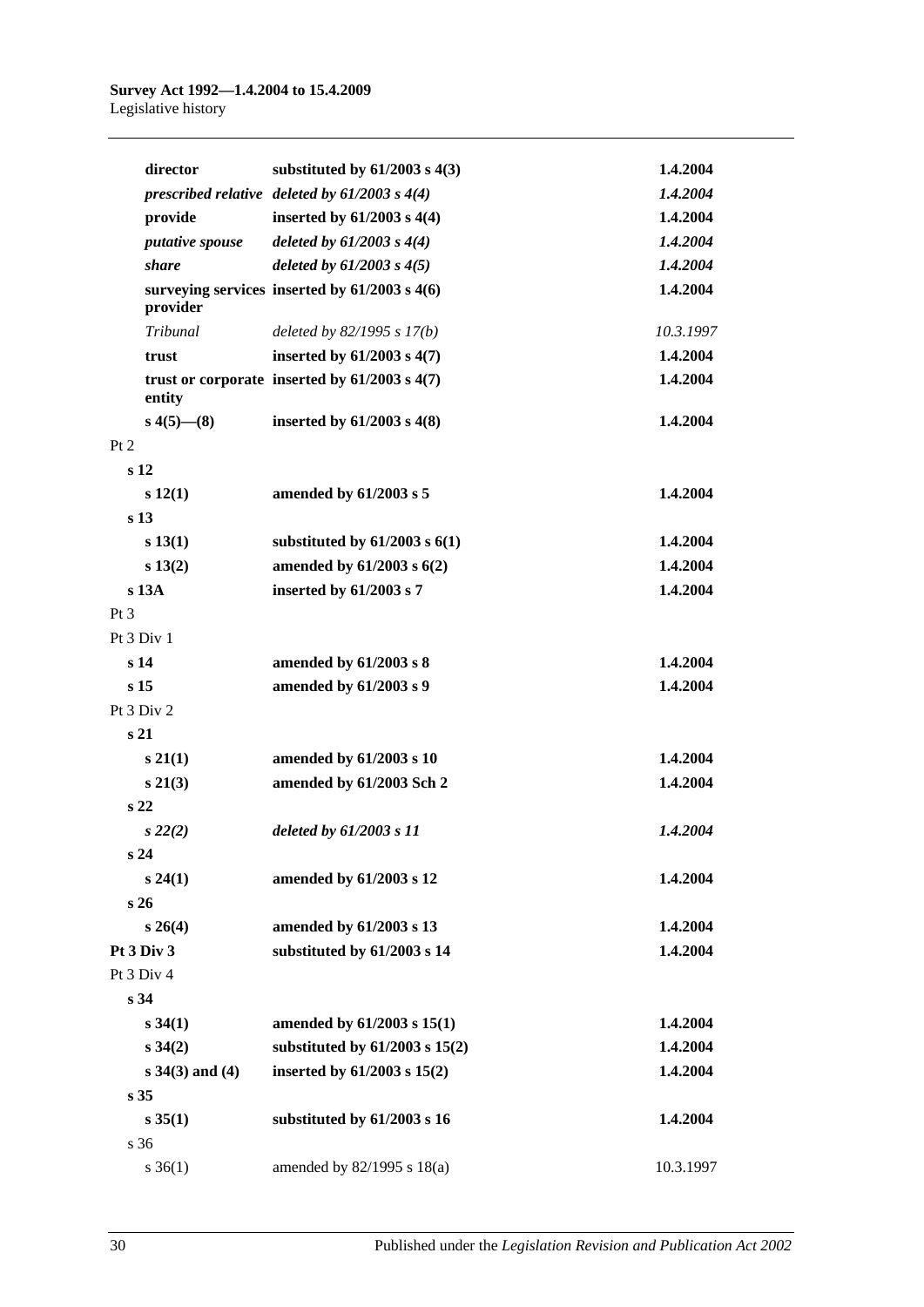|                      | amended by 61/2003 s 17(1)                       | 1.4.2004  |
|----------------------|--------------------------------------------------|-----------|
| $s \, 36(4)$         | amended by 61/2003 s 17(2)                       | 1.4.2004  |
| $s \, 36(6)$         | amended by 82/1995 s 18(b)                       | 10.3.1997 |
| s 37                 |                                                  |           |
| $s \frac{37(1)}{2}$  | amended by 82/1995 s 19                          | 10.3.1997 |
|                      | substituted by $61/2003$ s $18(1)$               | 1.4.2004  |
| $s\,37(2)$           | deleted by $61/2003 s 18(1)$                     | 1.4.2004  |
| $s\,37(3)$           | amended by 61/2003 s 18(2)                       | 1.4.2004  |
| s 38                 |                                                  |           |
| $s \, 38(1)$         | amended by $82/1995$ s $20(a)$                   | 10.3.1997 |
|                      | amended by 61/2003 s 19(1)                       | 1.4.2004  |
| $s \ 38(2)$ and (3)  | substituted by $82/1995$ s $20(b)$               | 10.3.1997 |
| $s \, 38(4)$ and (5) | deleted by $82/1995 s 20(b)$                     | 10.3.1997 |
| $s \, 38(6)$         | amended by $82/1995$ s $20(c)$                   | 10.3.1997 |
|                      | amended by 61/2003 s 19(2)                       | 1.4.2004  |
| $s \ 38(8)$          | amended by 82/1995 s 20(d)                       | 10.3.1997 |
| $s \ 38(9)$          | amended by $82/1995$ s $20(e)$                   | 10.3.1997 |
| s 38A                | inserted by 82/1995 s 21                         | 10.3.1997 |
|                      | amended by $4/2000$ s $9(1)$ (Sch 1 cl $43(a)$ ) | 1.6.2000  |
| s 39                 | amended by 82/1995 s 22                          | 10.3.1997 |
| $\sin 40$            |                                                  |           |
| $s\ 40(1)$           | amended by $82/1995$ s $23(a)$                   | 10.3.1997 |
| $s\ 40(2)$           | amended by 82/1995 s 23(b)                       | 10.3.1997 |
|                      | substituted by 61/2003 s 20                      | 1.4.2004  |
| $s\ 40(3)$           | amended by 82/1995 s 23(c)                       | 10.3.1997 |
| $s\ 40(4)$           | amended by $82/1995$ s $23(d)$                   | 10.3.1997 |
| s 41                 |                                                  |           |
| $s\ 41(1)$           | amended by $82/1995$ s $24(a)$                   | 10.3.1997 |
| $s\ 41(2)$           | amended by 82/1995 s 24(b)                       | 10.3.1997 |
| Pt 3 Div 5           | heading amended by 82/1995 s 25                  | 10.3.1997 |
| s 42                 |                                                  |           |
| $s\ 42(1)$           | amended by 82/1995 s 26(a)                       | 10.3.1997 |
| $s\ 42(2)$           | amended by 82/1995 s 26(b)                       | 10.3.1997 |
|                      | amended by 4/2000 s 9(1) (Sch 1 cl 43(b))        | 1.6.2000  |
| $s\,42(3)$           | amended by 82/1995 s $26(c)$                     | 10.3.1997 |
|                      | deleted by $4/2000 s 9(1)$ (Sch 1 cl $43(c)$ )   | 1.6.2000  |
| $s\,42(4)$           | amended by $82/1995 s 26(d)$                     | 10.3.1997 |
|                      | deleted by $4/2000 s 9(1)$ (Sch 1 cl $43(d)$ )   | 1.6.2000  |
| $s\,42(5)$           | amended by $82/1995$ s $26(e)$                   | 10.3.1997 |
| $s\ 42(8)$           | amended by 82/1995 s 26(f)                       | 10.3.1997 |
| Pt 4                 |                                                  |           |
| s 44                 |                                                  |           |
| $s\,44(1)$           | amended by 82/1995 s 27                          | 10.3.1997 |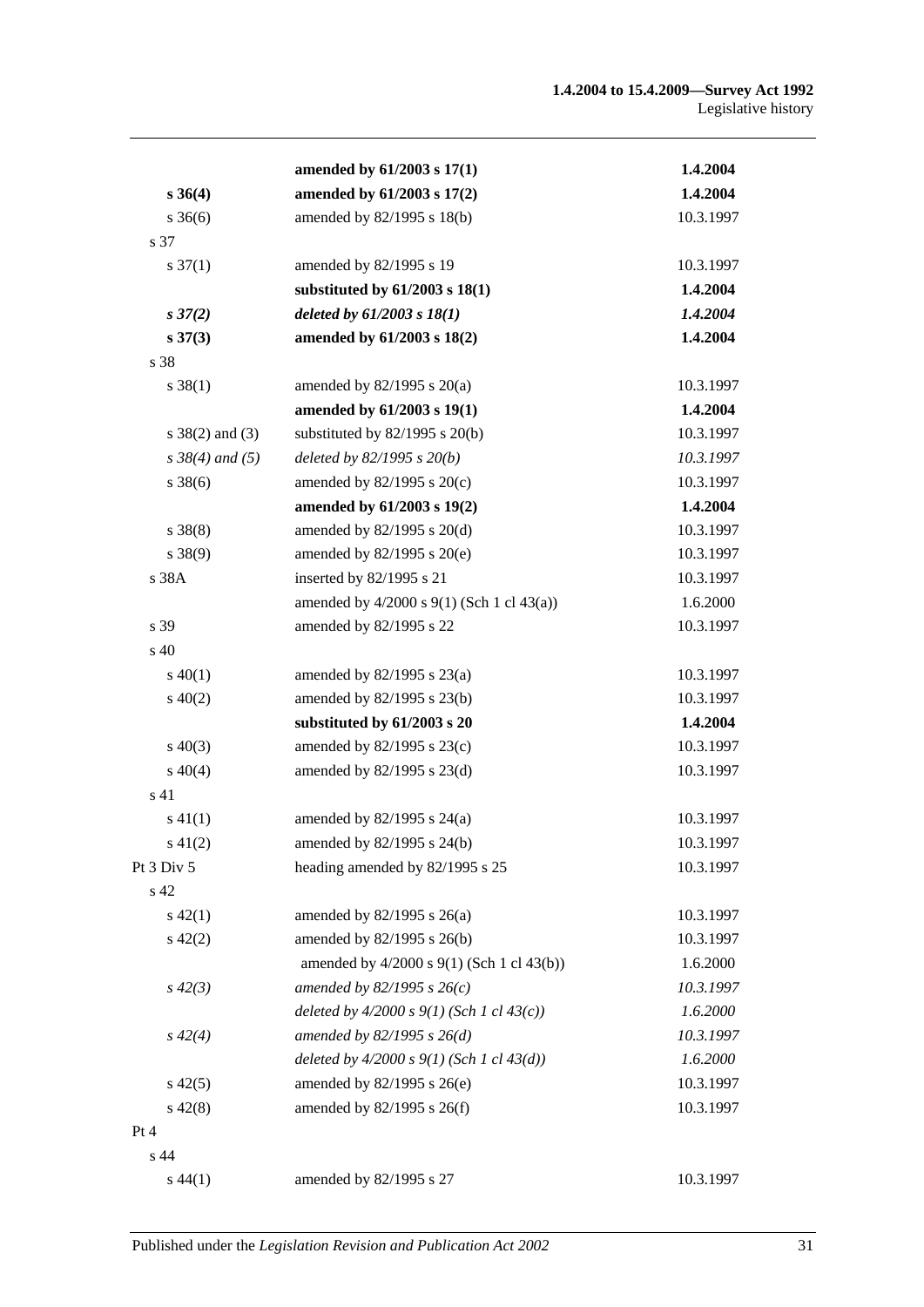#### **Survey Act 1992—1.4.2004 to 15.4.2009** Legislative history

| $s\,44(4)$                  | amended by 61/2003 s 21                          | 1.4.2004  |
|-----------------------------|--------------------------------------------------|-----------|
| $Pt\,5$                     |                                                  |           |
| s <sub>50</sub>             |                                                  |           |
| $s\ 50(1a)$                 | inserted by $64/1999$ s $10(a)$                  | 1.1.2000  |
| $s\ 50(2)$                  | amended by $64/1999$ s $10(b)$                   | 1.1.2000  |
| $s\,50(4)$                  | deleted by $64/1999 s 10(c)$                     | 1.1.2000  |
| s <sub>51</sub>             |                                                  |           |
| s 51(3)                     | amended by $64/1999$ s $10(d)$                   | 1.1.2000  |
| $s\,51(4)$                  | amended by $64/1999$ s $10(e)$                   | 1.1.2000  |
| s 51(5a)                    | inserted by $64/1999$ s $10(f)$                  | 1.1.2000  |
| $Pt\ 6$                     |                                                  |           |
| $ss$ 55A and 55B            | inserted by 61/2003 s 22                         | 1.4.2004  |
| $s$ 59 $A$                  | inserted by 82/1995 s 28                         | 10.3.1997 |
| s 61                        |                                                  |           |
| $s \, 61(1)$                | substituted by 61/2003 s 23                      | 1.4.2004  |
| $s \, 61(2)$                | deleted by 61/2003 s 23                          | 1.4.2004  |
| Sch 1                       | inserted by 82/1995 s 29 (Sch 1)                 | 10.3.1997 |
| $\text{ }$ scl $\text{(5)}$ | amended by $4/2000$ s $9(1)$ (Sch 1 cl $43(e)$ ) | 1.6.2000  |
| Sch <sub>2</sub>            | Sch redesignated as Sch 2 by 82/1995 s 29        | 10.3.1997 |
|                             | deleted by $61/2003$ Sch 2                       | 1.4.2004  |

## **Transitional etc provisions associated with Act or amendments**

#### *Statutes Repeal and Amendment (Commercial Tribunal) Act 1995*

#### **30—Transitional provision**

Where an order is in force under Division 4 of Part 3 of the principal Act immediately before the commencement of this section—

- (a) imposing conditions on a person's licence or registration to practice surveying; or
- (b) suspending a person's licence or registration to practice surveying; or
- (c) disqualifying a person from being licensed or registered to practice surveying,

the order has effect as if it were an order of the Administrative and Disciplinary Division of the District Court under that Division of the principal Act as amended by this Act.

#### *Survey (Miscellaneous) Amendment Act 2003, Sch 1—Transitional provisions*

#### **1—Companies**

A company that was, immediately before the commencement of this section, licensed or registered as a surveyor under the principal Act will be taken to have been removed from the register of surveyors.